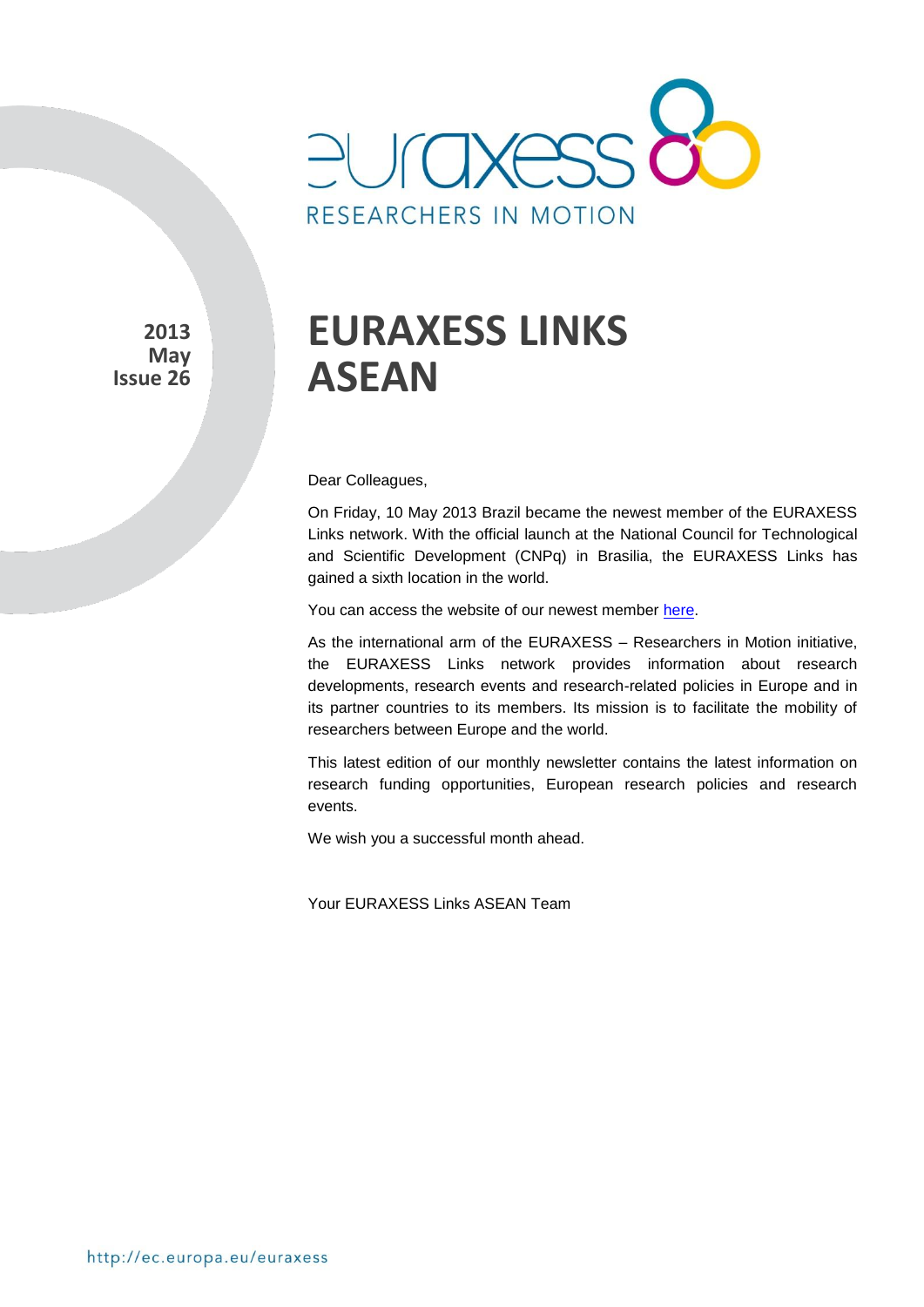# **Contents**

| 1 |       |                                                                       |  |  |  |  |
|---|-------|-----------------------------------------------------------------------|--|--|--|--|
| 2 |       |                                                                       |  |  |  |  |
|   |       |                                                                       |  |  |  |  |
|   | 2.1.1 | Massive EU-funded study closes in on cancer risk markers 7            |  |  |  |  |
|   | 2.1.2 | New treatment may lead the way to fighting obesity and diabetes 8     |  |  |  |  |
|   | 2.1.3 | Nanostructures improve the efficiency of solar cells 8                |  |  |  |  |
|   | 2.1.4 | SMEs a presence in the medical world in developing cancer             |  |  |  |  |
|   | 2.1.5 | Methylation of genes has impact on development of dilated             |  |  |  |  |
|   | 2.1.6 | All-optical broadband  cheaper, faster and greener 10                 |  |  |  |  |
|   | 2.1.7 | Understanding cell behaviour to help treat major diseases10           |  |  |  |  |
|   | 2.1.8 | Innovative infrared testing device set to reduce aircraft development |  |  |  |  |
|   |       |                                                                       |  |  |  |  |
|   | 2.2.1 | Singapore: EU Centre Background Brief on Horizon 2020  12             |  |  |  |  |
|   | 2.2.2 | Singapore: German carmaker BMW has set up a joint research lab        |  |  |  |  |
|   | 2.2.3 | Malaysia: Researchers make bricks from waste, desert sand 13          |  |  |  |  |
|   | 2.2.4 | Singapore: Understanding Abnormal Proteins in Degenerative            |  |  |  |  |
|   | 2.2.5 | Malaysia: Mutual recognition key to Europe-Asia student mobility .14  |  |  |  |  |
| 3 |       |                                                                       |  |  |  |  |
|   | 3.1   | International Cooperation opportunities in FP7 for ASEAN countries.14 |  |  |  |  |
|   |       | 3.2 Update on European Research Council (ERC) Calls for proposals     |  |  |  |  |
|   |       | 3.3 Open calls in the 7th Framework Programme (FP7)15                 |  |  |  |  |
|   | 3.3.1 |                                                                       |  |  |  |  |
|   | 3.3.2 |                                                                       |  |  |  |  |
|   | 3.3.3 |                                                                       |  |  |  |  |
|   |       |                                                                       |  |  |  |  |

EURAXESS Links ASEAN Newsletter is a monthly electronic newsletter, edited by EURAXESS Links ASEAN, which provides information of specific interest to European and non-European researchers in ASEAN who are interested in the European research landscape and conducting research in Europe or with European partners.

The information contained in this publication is intended for personal use only. It should not be taken in any way to reflect the views of the European Commission nor of the Delegations of the European Union.

Please email to

**[asean@euraxess.net](mailto:asean@euraxess.net)** for any comments on this newsletter, contributions you would like to make, if you think any other colleagues would be interested in receiving this newsletter, or if you wish to unsubscribe.

Editor: Dr. Susanne Rentzow-Vasu, EURAXESS Links ASEAN, Regional Representative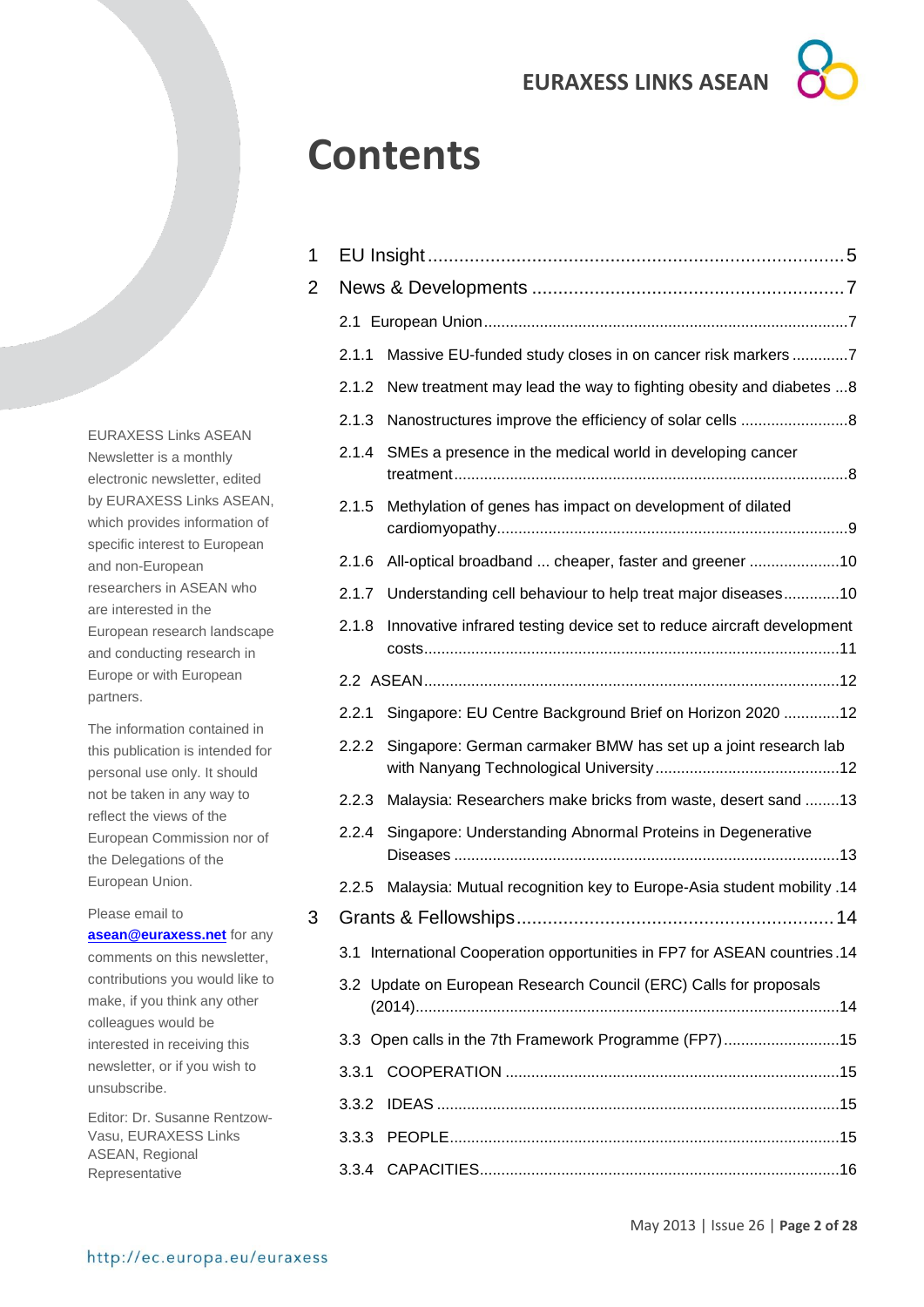

|   | Humboldt Research Fellowship for Postdoctoral Researchers 17<br>3.4.1                                                                                                                                    |  |
|---|----------------------------------------------------------------------------------------------------------------------------------------------------------------------------------------------------------|--|
|   | Humboldt Research Fellowship for Experienced Researchers 17<br>3.4.2                                                                                                                                     |  |
|   | 3.4.3 Georg Forster Research Fellowship for Postdoctoral Researchers 17                                                                                                                                  |  |
|   | 3.5 Austria: Institute of Science and Technology, ISTFELLOW18                                                                                                                                            |  |
|   |                                                                                                                                                                                                          |  |
|   | 3.7 Denmark: Danish Council for Independent Research (DFF): Strategic                                                                                                                                    |  |
|   |                                                                                                                                                                                                          |  |
|   |                                                                                                                                                                                                          |  |
|   | 3.10 Luxembourg National Research Fund: INTER Mobility Programme20                                                                                                                                       |  |
| 4 |                                                                                                                                                                                                          |  |
| 5 |                                                                                                                                                                                                          |  |
|   |                                                                                                                                                                                                          |  |
|   | 5.2 Switzerland: International Conference on Advances in Mechanical and<br>Robotics Engineering - AMRE, 12-13 October 201321                                                                             |  |
|   | 5.3 France: Implementing Future Media Internet towards New Horizons -<br>Maximising the global value of Content, Media and Networks, 28-30                                                               |  |
|   | 5.4 Germany: 2014 Global Land Project - Land Transformations: Between<br>Global Challenges and Local Realities, 19-21 March 2014 22                                                                      |  |
|   | 5.5 UK: 2014 Norwich Conference on Earth System Governance -<br>Allocation and Access in the Anthropocene, 1-3 July 2014 23                                                                              |  |
|   | 5.6 Denmark: Euroscience Open Forum, 21-26 June 201423                                                                                                                                                   |  |
|   | 5.7 Croatia: INFuture2013: Information Governance, 6-8 November 2013<br>24                                                                                                                               |  |
|   | 5.8 Singapore: Electromobility Conference Asia 2013, 29-31 October 2013<br>24                                                                                                                            |  |
|   | 5.9 Singapore: Smart Grid and Energy Storage Conference, SGES2013,                                                                                                                                       |  |
|   | 5.10 Thailand: Training course "Enterprise-based Early Warning System for                                                                                                                                |  |
|   | 5.11 Indonesia: 6th Annual International Ecosystem Services Partnership                                                                                                                                  |  |
|   | 5.12 Malaysia: 14th Science Council of Asia (SCA) Conference - Future<br>Earth: Research for Global Sustainability and a Holistic Understanding<br>of Sustainable Development in Asia, 17-19 June 201326 |  |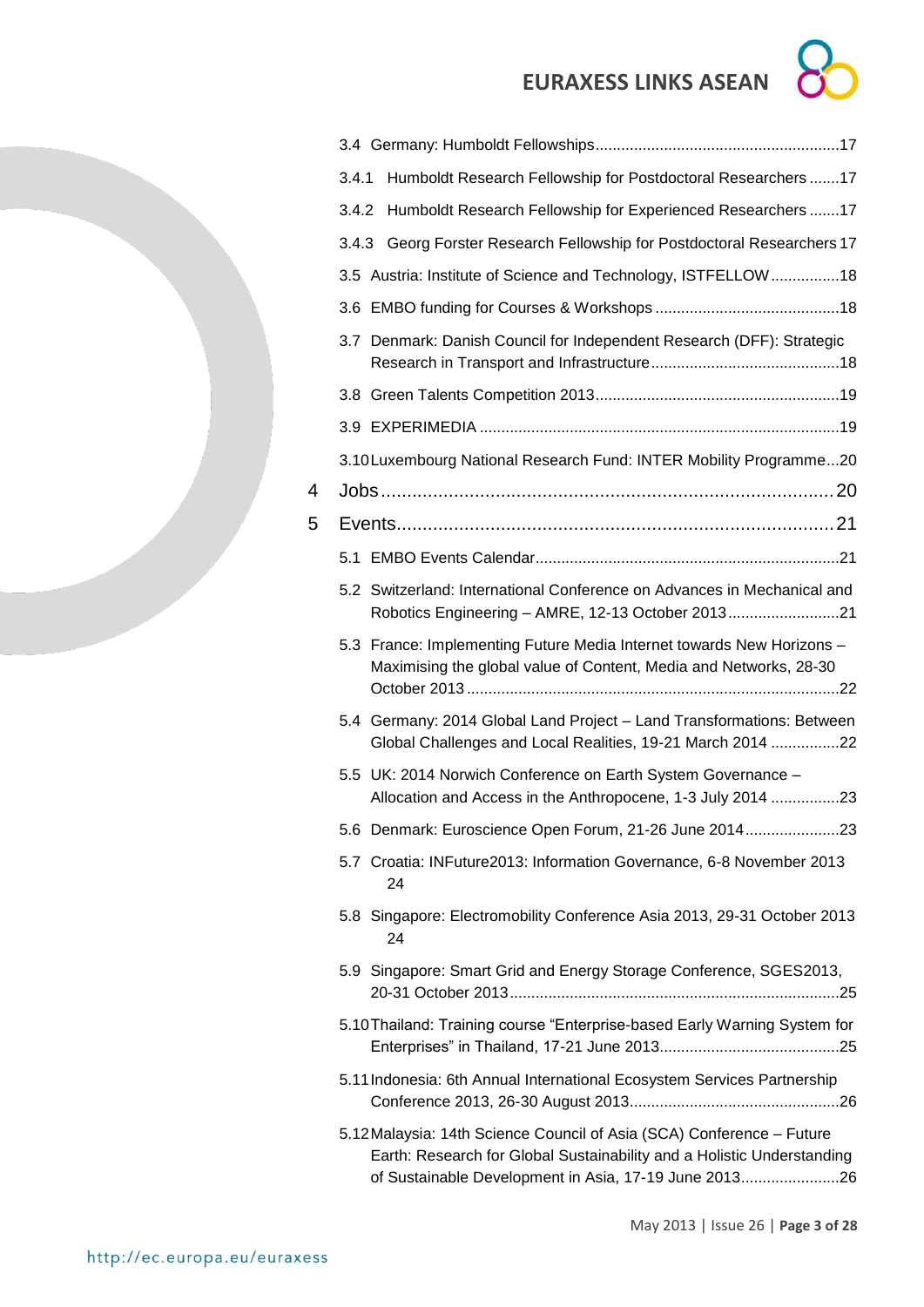<span id="page-3-0"></span>

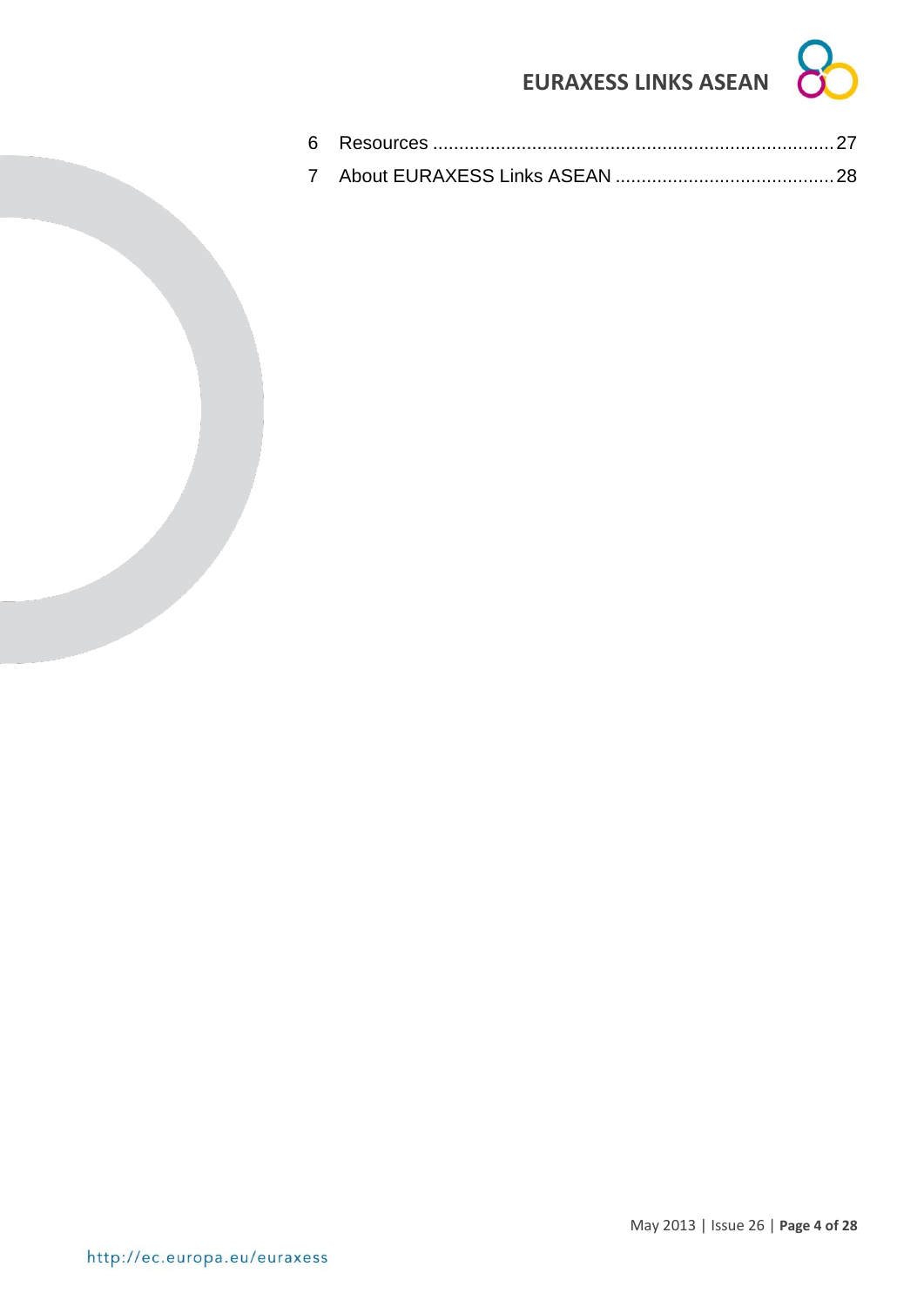# **1 EU Insight**

### **European Research Infrastructures**

Research infrastructures (RIs) play an increasingly important role in the advancement of knowledge and technology. They are a key instrument in bringing together a wide diversity of stakeholders to look for solutions to many of the problems society is facing today. RIs offer unique research services to users from different countries, attract young people to science, and help to shape scientific communities.

The European Commission has been supporting access to effective research infrastructures for researchers all over Europe for more than a decade. This action has been instrumental in enhancing European researchers' access to the infrastructures they require to conduct their research, irrespective of the location of the facility.

#### **What are Research Infrastructures?**

The term 'research infrastructures' refers to facilities, resources and related services used by the scientific community to conduct top-level research in their respective fields, ranging from social sciences to astronomy, genomics to nanotechnologies. Examples include singular large-scale research installations, collections, special habitats, libraries, databases, biological archives, clean rooms, high-capacity/high speed communication networks, highly distributed capacity and capability computing facilities, data infrastructure, research vessels, and so forth.

#### **Research Infrastructures at EU Member State Level**

RIs were originally seen as national endeavours and most RIs today are still funded and run at national level. Member States will retain a central role in the development and financing of infrastructures. They will need to maintain and develop their capacity to create and exploit new technologies, products and services in the context of global competition: RIs make an important contribution to economic growth, competitiveness, quality of life, a better environment and the creation of jobs in Europe.

Recently, most EU countries have begun the task of identifying their future national RI needs. National roadmaps articulate not only national priorities, but also stress the importance of participation in overseas facilities through bilateral agreements with host countries. A clear strategic view on how to guarantee and maintain access to research facilities is also set out in the national roadmaps.

One example is the [German national "Roadmap for Research Infrastructures"](http://www.bmbf.de/pub/Roadmap.pdf) which was published in late April 2013 by the [German Federal Ministry for](http://www.bmbf.de/en/index.php)  [Education and Research](http://www.bmbf.de/en/index.php) and is based on an evaluation performed by the [Wissenschaftsrat](http://www.wissenschaftsrat.de/en/home.html) (the German Council of Science and Humanities). The list entails 24 projects from a large range of scientific fields that are already under implementation and three new projects which the German federal government intends to fund in principle. In 17 of the 27 projects European and international partners are involved.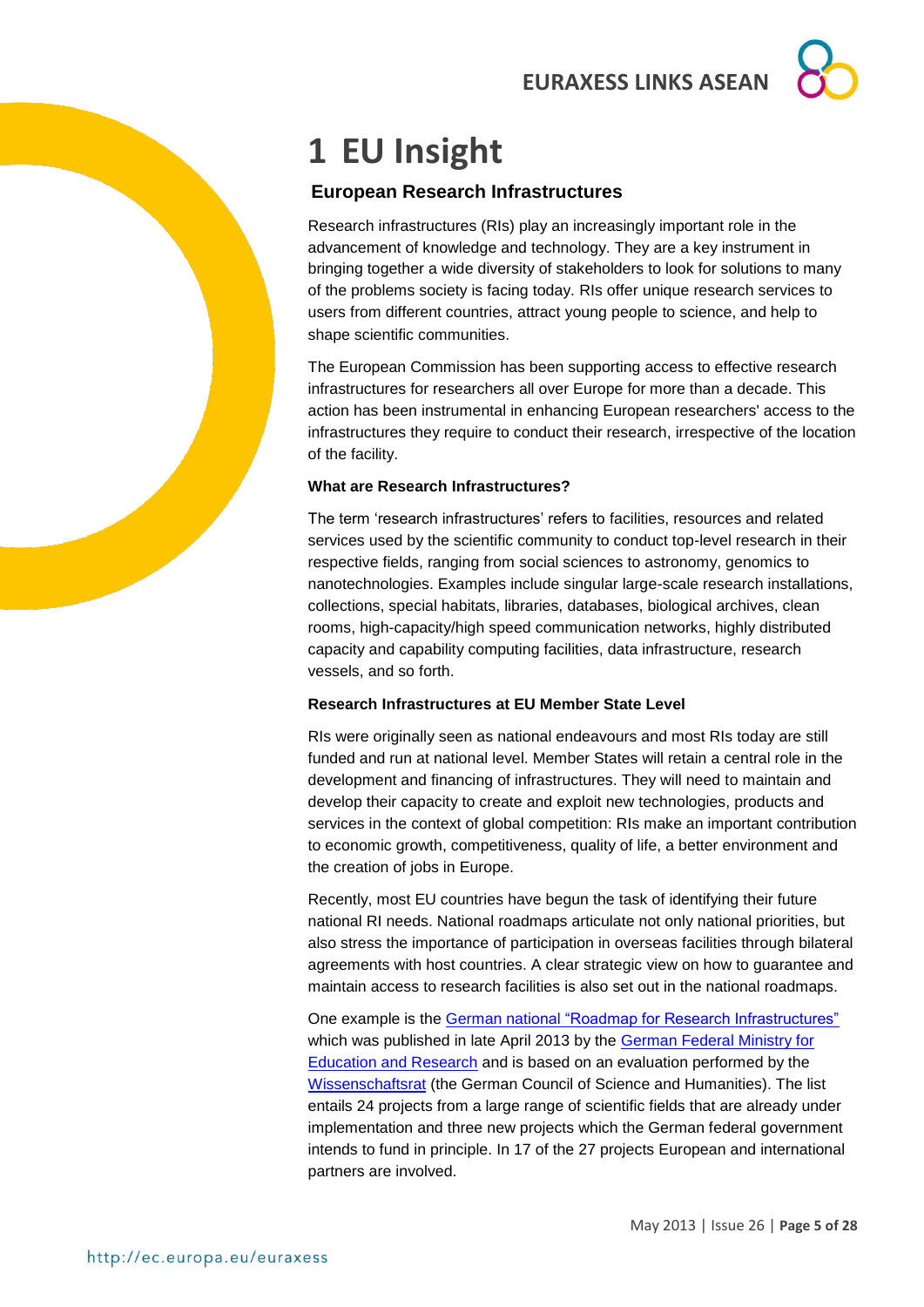Another example is the ["Netherlands' Roadmap for Large-Scale Research](http://ec.europa.eu/research/infrastructures/pdf/roadmap_research_infrastructures_the_netherlands_2012.pdf#view=fit&pagemode=none)  [Facilities"](http://ec.europa.eu/research/infrastructures/pdf/roadmap_research_infrastructures_the_netherlands_2012.pdf#view=fit&pagemode=none) which was published in February 2013 and is already an update of the first Roadmap (2008-2012) prepared in 2008.

#### **European Research Infrastructure Initiatives**

Although some countries invest heavily in RIs, none can provide all the required state-of-the-art facilities on a national basis. In addition, in the smaller European Member States, the high investment and operational costs against small local demand prevent the construction and operation of necessary RIs. Present limits on national and institutional budgets restrict the flexibility and capability of players to respond to the growing demand. Today, an EU-wide effort is needed to foster capacity-building in Europe. In 2011, the [European Strategic Forum for](http://ec.europa.eu/research/infrastructures/index_en.cfm?pg=esfri)  [Research Infrastructures \(ESFRI\)](http://ec.europa.eu/research/infrastructures/index_en.cfm?pg=esfri) – established in 2002 – published the ["Strategy Report on Research Infrastructures –](http://ec.europa.eu/research/infrastructures/pdf/esfri-strategy_report_and_roadmap.pdf#view=fit&pagemode=none) Roadmap 2010" which identifies new Research Infrastructures (RI) of pan-European interest corresponding to the long term needs of the European research communities, covering all scientific areas, regardless of possible location.

The European Commission is supporting the development of a policy on research infrastructures at European level, providing added value by pooling talent, maximising resources, and helping to generate a strategic vision for the reinforcement of RIs in the European Research Area. Through the Framework Programmes, the EC has been funding a number of [projects](http://ec.europa.eu/research/infrastructures/index_en.cfm?pg=ri_projects_fp7) which contribute significantly to boosting Europe's research potential and reinforcing its research communities. For FP7 (2007-2013) the EC will spend €1.85 billion on RIs.



*Interactive Map for Research Infrastructures*: The European Commission's [website for research](http://ec.europa.eu/research/infrastructures/index_en.cfm)  [infrastructures](http://ec.europa.eu/research/infrastructures/index_en.cfm) now also features a ["Map of Research](http://ec.europa.eu/research/infrastructures/index_en.cfm?pg=mapri)  [Infrastructures"](http://ec.europa.eu/research/infrastructures/index_en.cfm?pg=mapri) which shows the location of the research infrastructures funded under FP7 that provide transnational access to researchers.

© European Commission

#### **What's ahead?**

The future EU activities under Horizon 2020 for integrating and opening national research infrastructures correspond to the follow-up of the successful FP7 actions named ["Integrating Activities"](http://ec.europa.eu/research/infrastructures/index_en.cfm?pg=existing_infra) (conditional to the approval of the European Commission proposal for the next Framework Programme for Research and Innovation, Horizon 2020, by the EU Parliament and Council).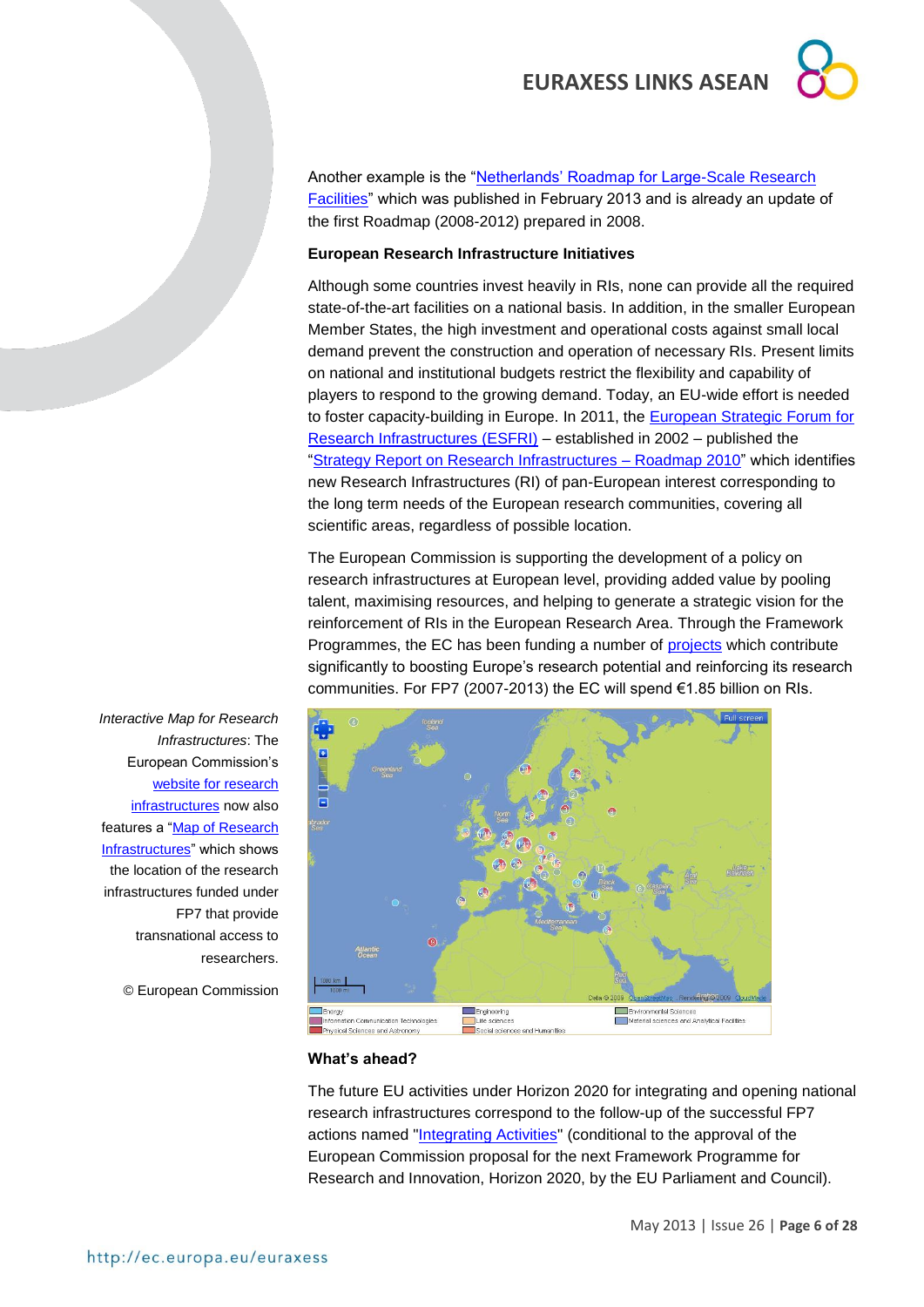The aim of these activities is to provide a wider and more efficient access to, and use of, the research infrastructures existing in EU Member States, Associated Countries, and at international level when appropriate.

Sources:

[European Commission's Research Infrastructures website](http://ec.europa.eu/research/infrastructures/index_en.cfm?pg=home)

["Roadmap for Research Infrastructures"](http://www.bmbf.de/pub/Roadmap.pdf), April 2013, German Federal Ministry of Research and Education

["Uncharted Frontiers: the Netherlands' Roadmap for Large-Scale Research](http://ec.europa.eu/research/infrastructures/pdf/roadmap_research_infrastructures_the_netherlands_2012.pdf#view=fit&pagemode=none)  [Facilities"](http://ec.europa.eu/research/infrastructures/pdf/roadmap_research_infrastructures_the_netherlands_2012.pdf#view=fit&pagemode=none), February 2013, Dutch Ministry of Education, Culture and Science

# <span id="page-6-0"></span>**2 News & Developments**

### <span id="page-6-1"></span>2.1 European Union

<span id="page-6-2"></span>2.1.1 Massive EU-funded study closes in on cancer risk markers

Cancer research has taken a huge leap forward with scientists now able to identify more than 80 genetic markers found to increase the risk of breast, ovarian and prostate cancer. The COGS international research initiative is believed to be the largest of its kind. Although the results have been widely reported, the cross-border efforts behind this monumental initiative have not. Neither has the EU-funding of EUR 12 million, which has played a significant part in making this global effort a tremendous success. The main findings of the project COGS ('Collaborative Oncological Gene-Environment Study') have been published in a special issue on genetic risk factors for cancer in the prestigious scientific journal Nature Genetics.

The research was led by scientists at the Karolinska Institutet in Sweden, the University of Cambridge and the Institute of Cancer Research (ICR) in the UK, with support from more than 160 research groups worldwide. This international network brought together five global studies on 100 000 patients with breast, ovarian or prostate cancer. Another 100 000 healthy volunteers comprised a control group. Scientists took DNA from all 200 000 subjects and compared those with cancer, and those without, to assess each individual's inherited risk. Overall, the study found that common genetic variation links all these cancers. This can be described as a genetic 'spelling mistake', where an A, G, C or T in the genetic code has been replaced with another letter. The spelling mistake is called Single Nucleotide Polymorphism (SNP). Each alteration was seen to raise the risk of ovarian, breast or prostate cancer by a small amount, although a small minority of men with several markers saw their risk of prostate cancer increase more than fourfold. Prostate cancer is the second most common cancer in men worldwide, contributing to 14 % of all new cancer cases. It is predicted that the number of cases will almost double to a figure of 1.7 million by 2030.

**Source: [CORDIS](http://cordis.europa.eu/fetch?CALLER=EN_NEWS&ACTION=D&SESSION=&RCN=35723)**

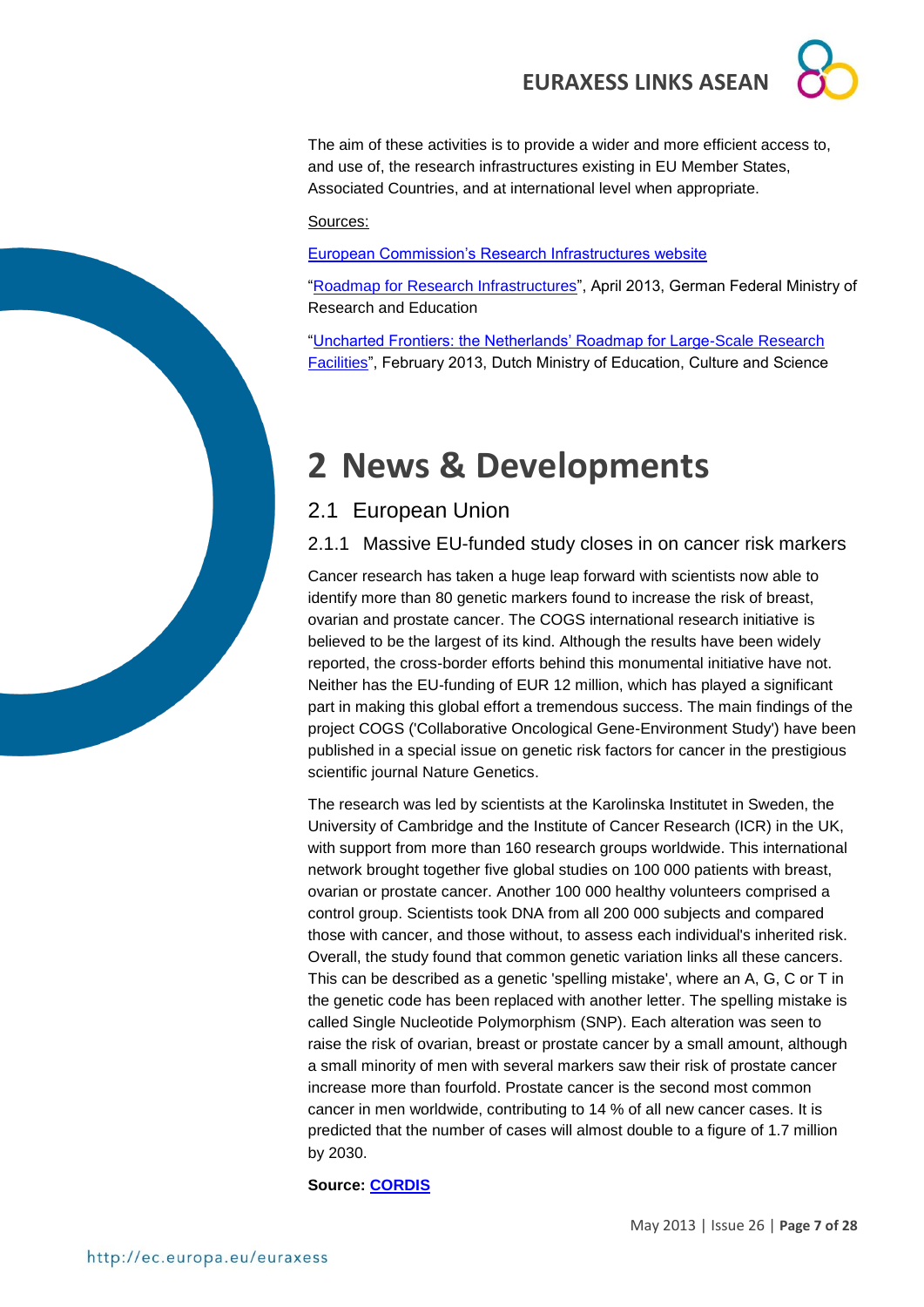



#### <span id="page-7-0"></span>2.1.2 New treatment may lead the way to fighting obesity and diabetes

Two professors believe they may have a promising lead from which to develop a new treatment for obesity and diabetes.

The project titled i2MOVE ('Intelligent implantable modulator of vagus nerve function for treatment of obesity') is being led by two Imperial College London Professors: Christofer Toumazou from the Department of Electrical and Electronic Engineering, and Sir Stephen Bloom from the Department of Medicine. The Professors' combined expertise in bioengineering and endocrinology is leading the way in creating a device that mimics the response of the vagus nerve, which connects the brain to everything from the tongue, pharynx, vocal chords, lungs, heart, stomach and intestines. Their device is designed to suppress the appetite of a patient.

With a starting grant from the European Research Council (ERC) of over EUR 7 million, the four-year project is already making headway. They have so far developed a hormone combination using glucagon and glucagon-like peptide 1 (GLP-1), which plays a key role in regulating blood sugar levels and helps reduce appetite. This may form the basis for a new treatment for obesity and diabetes in the future.

#### **Source: [European Commission](http://ec.europa.eu/research/infocentre/article_en.cfm?id=/research/headlines/news/article_13_05_16_en.html&item=Infocentre&artid=30013)**

### <span id="page-7-1"></span>2.1.3 Nanostructures improve the efficiency of solar cells

Researchers have been able to improve the efficiency of solar cells by coating the cell surface with extremely small nanoscale structures. The new technology has been shown to nearly eliminate the reflection losses of solar radiation. Costeffective solar photovoltaic materials are being developed within the Academy of Finland's research programme Photonics and Modern Imaging Techniques.

The nanostructured black silicon coating features very low reflectivity, meaning that a larger portion of the Sun's radiation can be exploited. At Aalto University, a research team led by Assistant Professor Hele Savin is conducting studies on crystalline silicon solar cells, which are the main type of solar cells that are currently on the market.

#### **Source: [Aalto University](http://www.aka.fi/en-GB/A/Academy-of-Finland/Media-services/Releases1/Nanostructures-improve-the-efficiency-of-solar-cells/)**

### <span id="page-7-2"></span>2.1.4 SMEs a presence in the medical world in developing cancer treatment

Cancer treatment is one of the most important areas of research in the medical world today. With research predominately conducted in large pharmaceutical research organisations, it is rather significant to hear of small medium enterprises (SMEs) developing their own innovative treatment for cancer.

Two small research-based pharmaceutical companies, BioInvent (the primary coordinator) in Sweden and Thrombogenics in Belgium, joined together with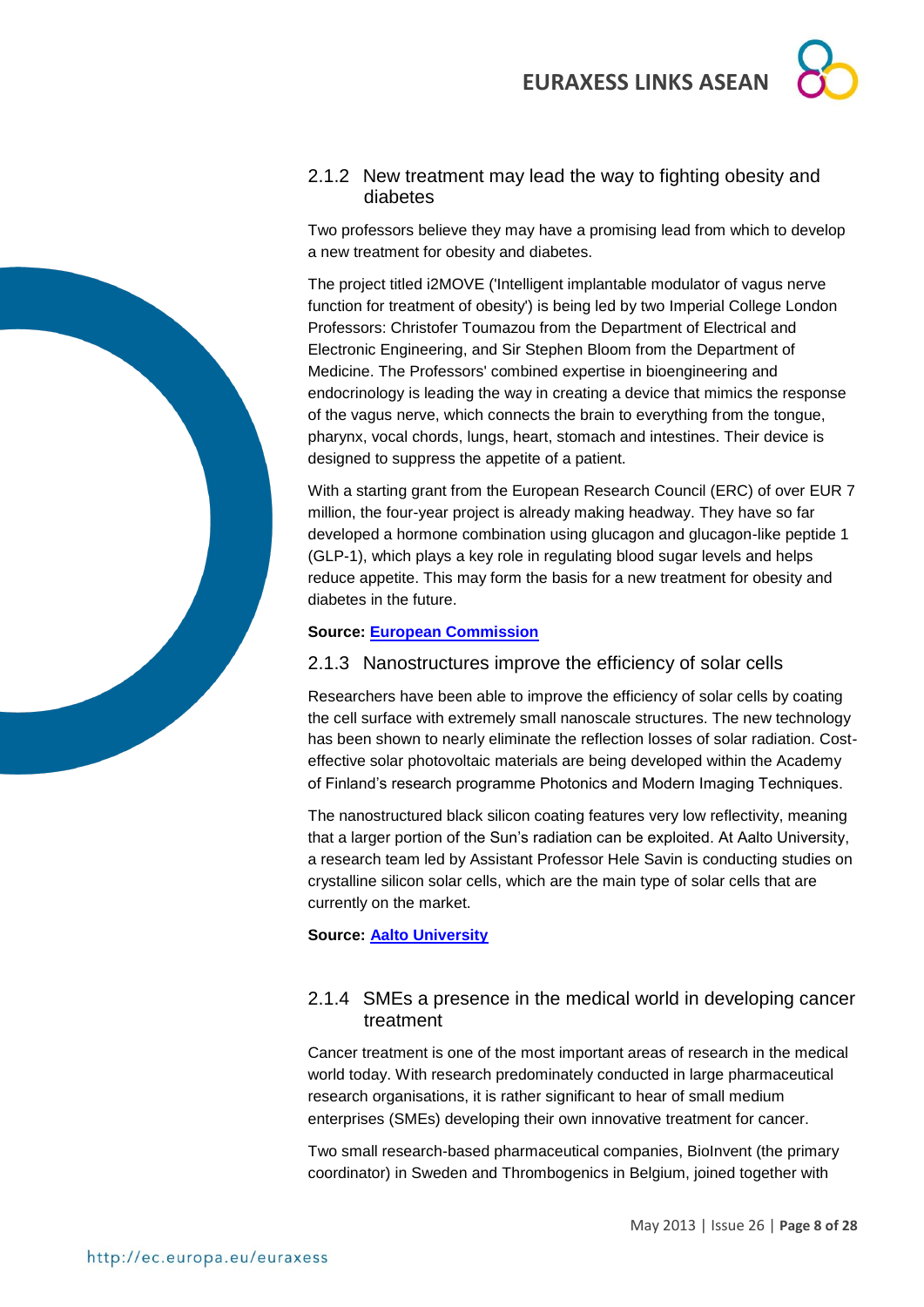three other partners to form the ANGIOSTOP project, with EU-funding of nearly EUR 2 million. By forming a synergy between academic groups and SMEs a more focused streamlined development strategy, meant they avoided bureaucratic decision making that is an unavoidable handicap of large networks and pharmaceuticals.

Together they looked at the novel anti-angiogenic treatment for cancer, arthritis and ocular neovascularization based on the inhibition of placental growth factor (PlGF).

Their findings produced such a breakthrough, that the team gained the attention of Roche - the global pharmaceutical giant, and were subsequently able to sell their findings for EUR 50 million. Furthermore, this amount could be increased to EUR 450 million, if the project reaches certain development milestones.

Overall. the project has enabled the initiation of clinical development with the lead candidate anti-PlGF antibody as set out in the objectives. This, coupled with the advancement of our understanding of pathologic angiogenesis and development of new models and strategies, will be of more general utility for the development of new medicines aimed at increasing or reducing blood vessel formation.

#### **Source: [CORDIS](http://cordis.europa.eu/fetch?CALLER=EN_NEWS&ACTION=D&SESSION=&RCN=35719)**

#### <span id="page-8-0"></span>2.1.5 Methylation of genes has impact on development of dilated cardiomyopathy

Epigenetic mechanisms, along with gene mutations, have been proven to play important roles in the development of heart diseases. Researchers from Heidelberg have discovered that the methylation of two specific genes has an impact on the development of dilated cardiomyopathy. These epigenetic modifications have the potential to be used as molecular markers and improve the diagnosis and therapy of these particular heart diseases.

The Annual Meeting of the German Cardiac Society on 3 April 2013 specifically focussed on cardiomyopathies. Hugo Katus, medical director of the Department of Cardiology, Angiology and Pneumology at the Heidelberg University Hospital, discussed at the meeting which attracted upwards of 8,000 people and is the largest cardiology conference in Europe.

Katus reported that substantial progress has been made in recent years in the field of cardiomyopathies, especially with regard to the impact of genetic factors on the development of these heart muscle disorders. Cardiomyopathy literally means heart muscle disease, which indicates that the disease is not an indirect cause of damage resulting from cardiac infarction or cardiac valve defects. The course of the disease and its symptoms vary from individual to individual, which makes therapy and prognosis rather difficult.

**Source: [Reseach in Germany](http://www.research-in-germany.de/130794/2013-05-14-cardiomyopathies-and-epigenetic-inheritance,sourcePageId=8240.html)**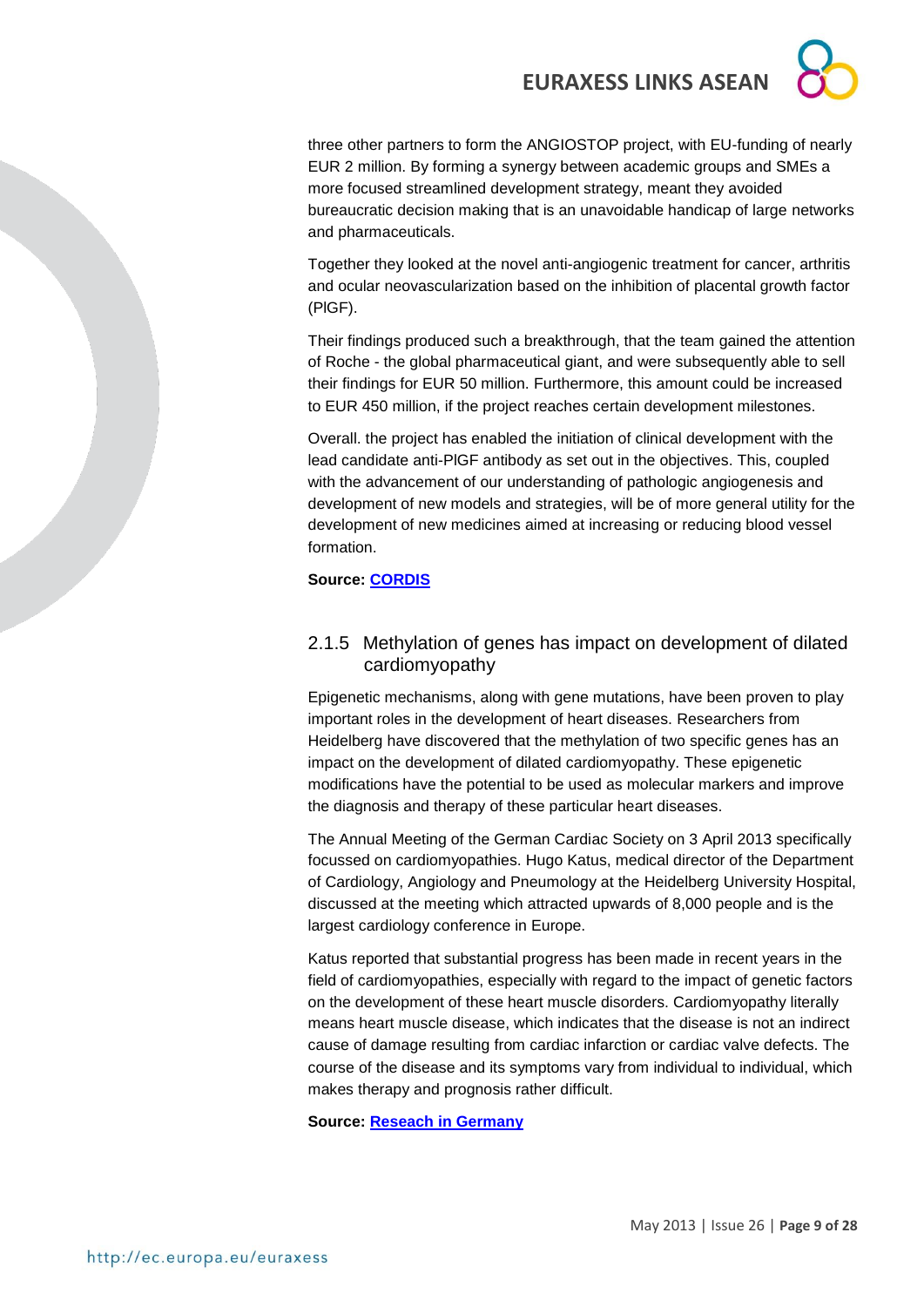### <span id="page-9-0"></span>2.1.6 All-optical broadband ... cheaper, faster and greener

A European team of researchers is exploring new ways of using fibre-optic technology to deliver ultra-high-speed internet access to even the remotest locations in Europe, at less cost and with less impact on the environment. It is ambitious, but innovative solutions are needed to strengthen Europe's digital economy and provide jobs.

In January, an EU-funded team of researchers announced their intention to transform future communications networks in Europe. After a period of analysis, the plan is to (re)design and later demonstrate a "complete end-to-end architecture and technologies for an economically viable, energy efficient and environmentally sustainable future-proof optical network".

"Simply put, the plan is to save Europe billions in broadband infrastructure costs, and provide cheaper, faster and greener access to job-creating internet services in areas where they are most needed," explains project leader Marco Ruffini of Trinity College Dublin's Telecommunications Research Centre (CTVR).

The 36-month project, entitled 'Distributed core for unlimited bandwidth supply for all users and services' (DISCUS), involves consortium partners from academia and industry, including leading telecom operators and equipment vendors such as Telefónica, Telecom Italia, Alcatel-Lucent and Nokia-Siemens.

DISCUS tackles head-on the challenge of growing demand in Europe for betterquality data transmission and services – bandwidth-hungry video applications, telemedicine, etc. – across super-fast, always-on broadband networks.

**Further information: [European Commission](http://ec.europa.eu/research/infocentre/article_en.cfm?id=/research/headlines/news/article_13_05_17_en.html&item=All&artid=30033&caller=AllHeadlines)**

### <span id="page-9-1"></span>2.1.7 Understanding cell behaviour to help treat major diseases

The ability to measure concentrations of oxygen inside living human cells is a key requirement to help advance our understanding and treatment of a range of serious medical conditions. These include ischaemic stroke (where the stroke is caused by a blockage in the artery, preventing sufficient oxygen from reaching the brain), neurodegenerative disorders, and cancer.

Current treatments for stroke, for example, are limited by our lack of understanding of how neuronal injury develops within the brain and why neurons survive or die after a stroke. The same issues lie behind the lack of a cure for most fatal and progressive neurodegenerative disorders. Similarly, understanding what causes cells to survive or die could be of major significance in developing more effective cancer treatments.

However, while there is a clear need for more sensitive and specific sensors and testing systems to understand the world of cellular bioenergetics, the reality is that very few satisfactory technologies have been developed to monitor oxygen levels within cells. It was for this reason that the European Union (EU) funded OXY-SENSE project began in 2009. Set up as a four-year Marie Curie Industry-Academia Partnership and Pathways programme, OXY-SENSE

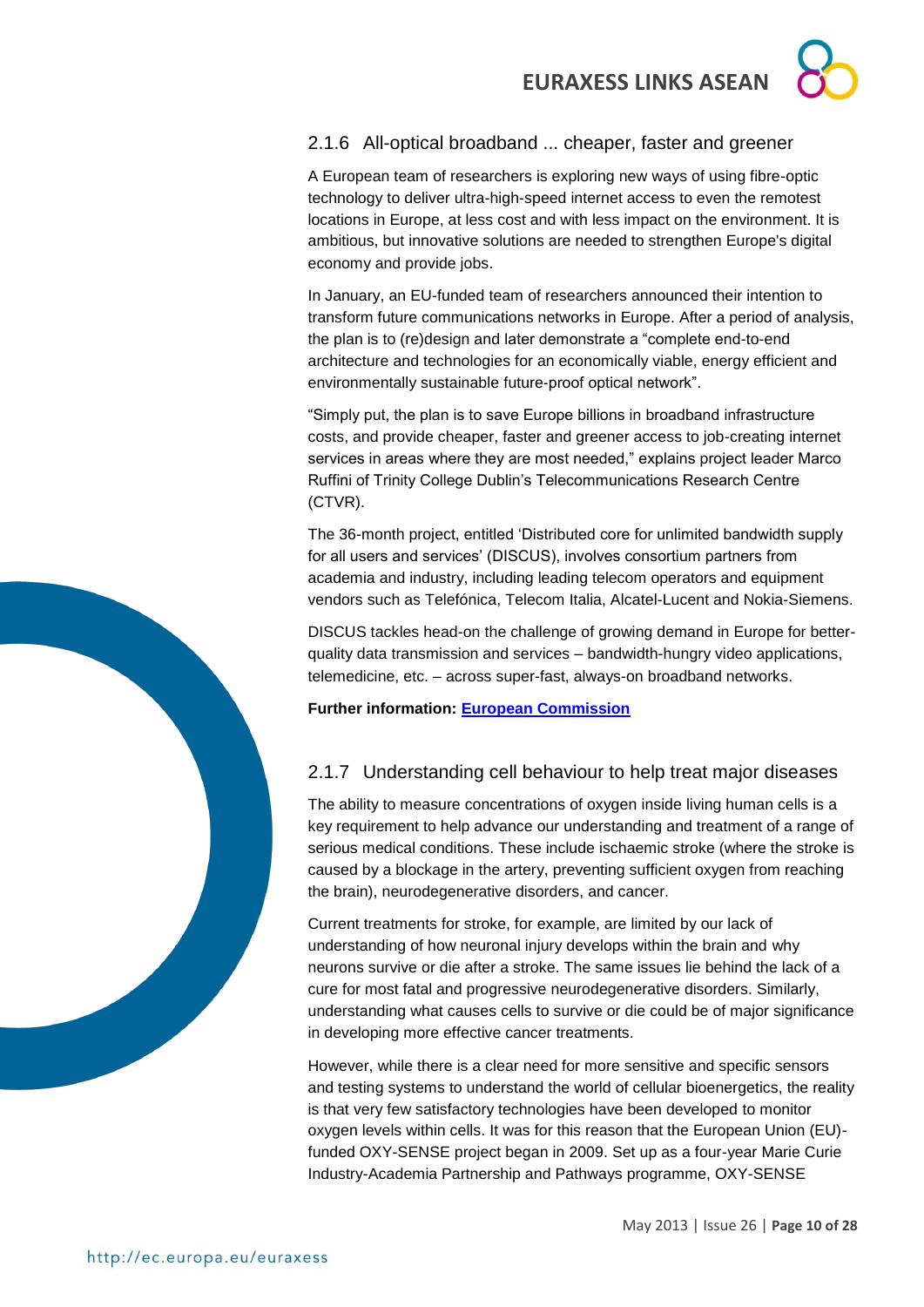brought together the Royal College of Surgeons in Ireland (RCSI) and the Ludwig-Maximilians University in Munich, together with two industrial partners, Siemens and Luxcel Biosciences, a company based in Cork, Ireland.

In bringing together academia and industry in a close working partnership, accelerating the technology transfer process and the commercial exploitation of research findings, the project will have also achieved another of its important goals, benefiting not just patients, but European competitiveness as a whole.

**Source: [European Commission](http://ec.europa.eu/research/infocentre/article_en.cfm?id=/research/headlines/news/article_13_05_14_en.html&item=Infocentre&artid=29973)**

### <span id="page-10-0"></span>2.1.8 Innovative infrared testing device set to reduce aircraft development costs

To make modern aircraft ever lighter, faster and more fuel efficient, manufacturers are continually introducing new advanced materials, composites and super lightweight structures. Before using them on a plane, the integrity and performance of these materials have to be tested in a non-destructive way, to see how they would perform in the real-life pressure and temperature conditions of flight. Among the techniques aero-space testing facilities currently rely on are two important tests: one using laser beams and one using thermal imaging to see inside the material under stress and detect problems in structures caused by hidden defects. European researchers have found a way to replace these two with a single test.

Dr Marc Georges, head of the Non-Destructive Testing and Laser lab at the Space Centre in Liège, Belgium, saw an opportunity for a technology breakthrough that would save both time and cost in the aerospace testing process. "Leading aerospace companies traditionally use two separate measurement devices to gather the testing data. We found there was a stability problem with laser-based testing systems and I believed that this could be resolved by using infrared-based technology. That would even offer many additional benefits. Our suggestion that we would be better off using a single device generated considerable interest."

The basis of his idea was to create a more stable system that permits the simultaneous capture of both temperature and structural change information. That would offer the aerospace industry a quicker and less expensive testing process. "The real beauty of using holography in the infrared spectrum," Georges explains, "is that it allows you to capture a thermal image of the object as well as a spatial image."

At the hub of the project is the Centre Spatial de Liège (a leading space research centre at the University of Liège), which houses a specialist laboratory for non-destructive optical measuring methods. The Institut für Technische Optik at the University of Stuttgart specialises in holography, while the Dresdenbased InfraTec GmbH is a producer of thermal imaging systems. Building on specialist infrared technology developed in the former East Germany, this young SME designed a new cooled camera, which could meet the exacting requirements of holography in term of resolution, frame rate and noise characteristics.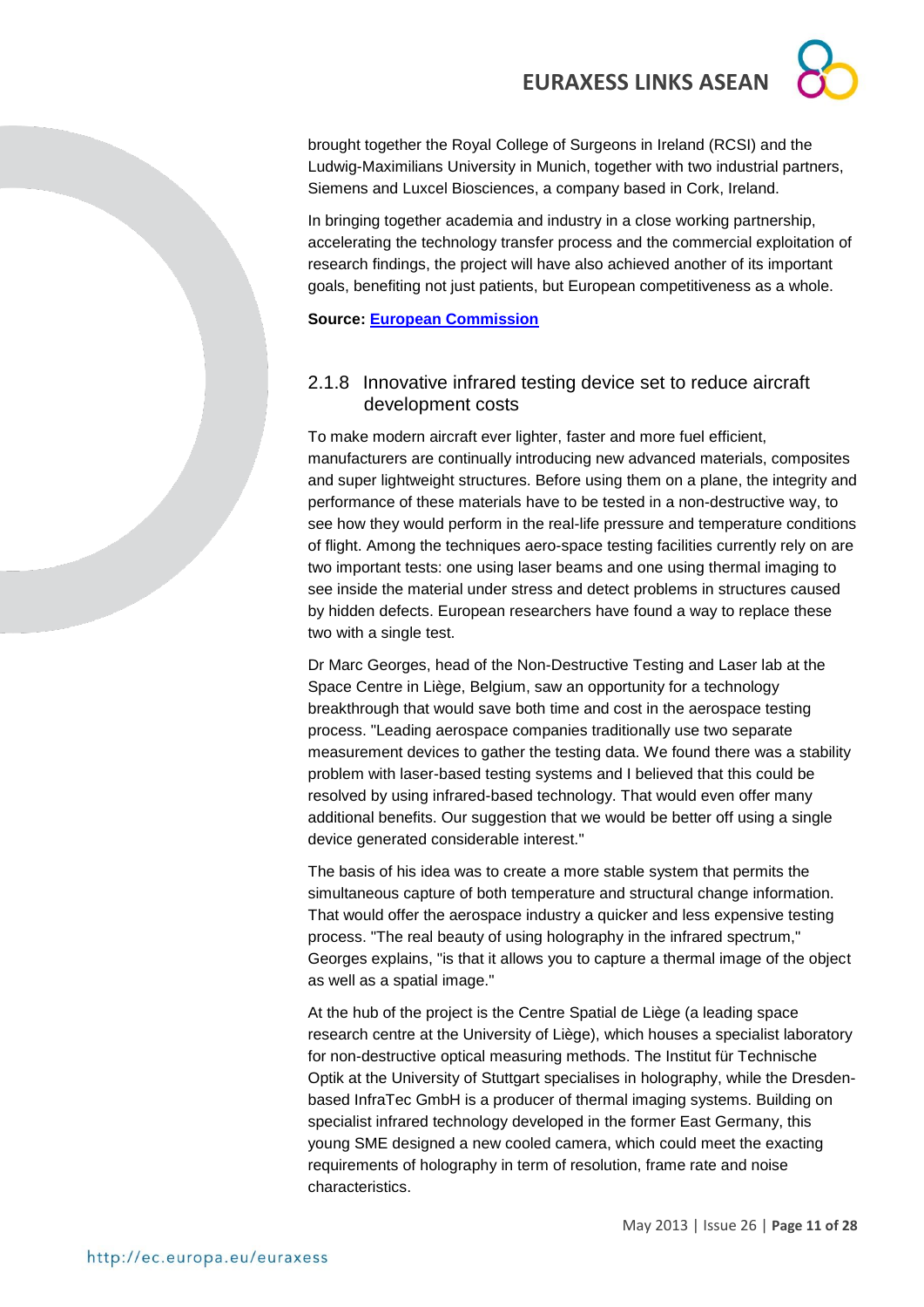The finished prototype was put through its paces in real-life working conditions in the structural testing facilities of a group of potential end-users.

The technology is now being fine-tuned for aerospace applications and spin-offs of the innovation are already hitting the market: the German SME InfraTec has already taken derivatives of its new infrared cameras to the market and sold them to customers in a variety of industrial sectors.

**Source: [European Commission](http://ec.europa.eu/research/infocentre/article_en.cfm?id=/research/star/index_en.cfm?p=ss-fantom&calledby=infocentre&item=Infocentre&artid=29974)**

### <span id="page-11-0"></span>2.2 ASFAN

### <span id="page-11-1"></span>2.2.1 Singapore: EU Centre Background Brief on Horizon 2020

The EU Centre has published a background brief on *A Roadmap for Strengthening International Collaboration in Research and Innovation under Horizon 2020*, by Dr Özgün Sarımehmet Duman (Associate, EU Centre; Assistant Professor, İpek University).

The brief looks into the new research and innovation strategy introduced by the EU embodied in the Horizon 2020 funding programme. It focuses on the prospect for international collaboration, and presents a roadmap for institutions in Europe and in third countries to prepare for the opportunities offer by the Horizon 2020 programme to embark on research and innovation.

Download the background brief **[here.](http://www.eucentre.sg/articles/467/downloads/Horizon2020.pdf)**

### <span id="page-11-2"></span>2.2.2 Singapore: German carmaker BMW has set up a joint research lab with Nanyang Technological University

German carmaker BMW has set up a joint research lab with Nanyang Technological University (NTU). For a start, the Future Mobility Research Lab will look into making longer lasting batteries for green cars.

The lab, located in NTU's Research Techno Plaza, is the carmaker's first joint lab in Southeast Asia.

The two sides are investing S\$5.5 million over three years into the project.

Researchers will test new materials for the next generation of lithium-ion batteries used in electric vehicles, which will be able to charge faster, have greater resistance to heat, are less flammable and have a longer lifespan.

The lab is doing is experimenting with the use of nano-structures such as nanotubes, nanopowders and nanofibres to aid in conducting the flow of lithium ions within a lithium-ion battery when charging and discharging.

**Source: [Channel NewsAsia](http://www.channelnewsasia.com/news/singapore/bmw-ntu-set-up-joint-research-lab/655756.html)**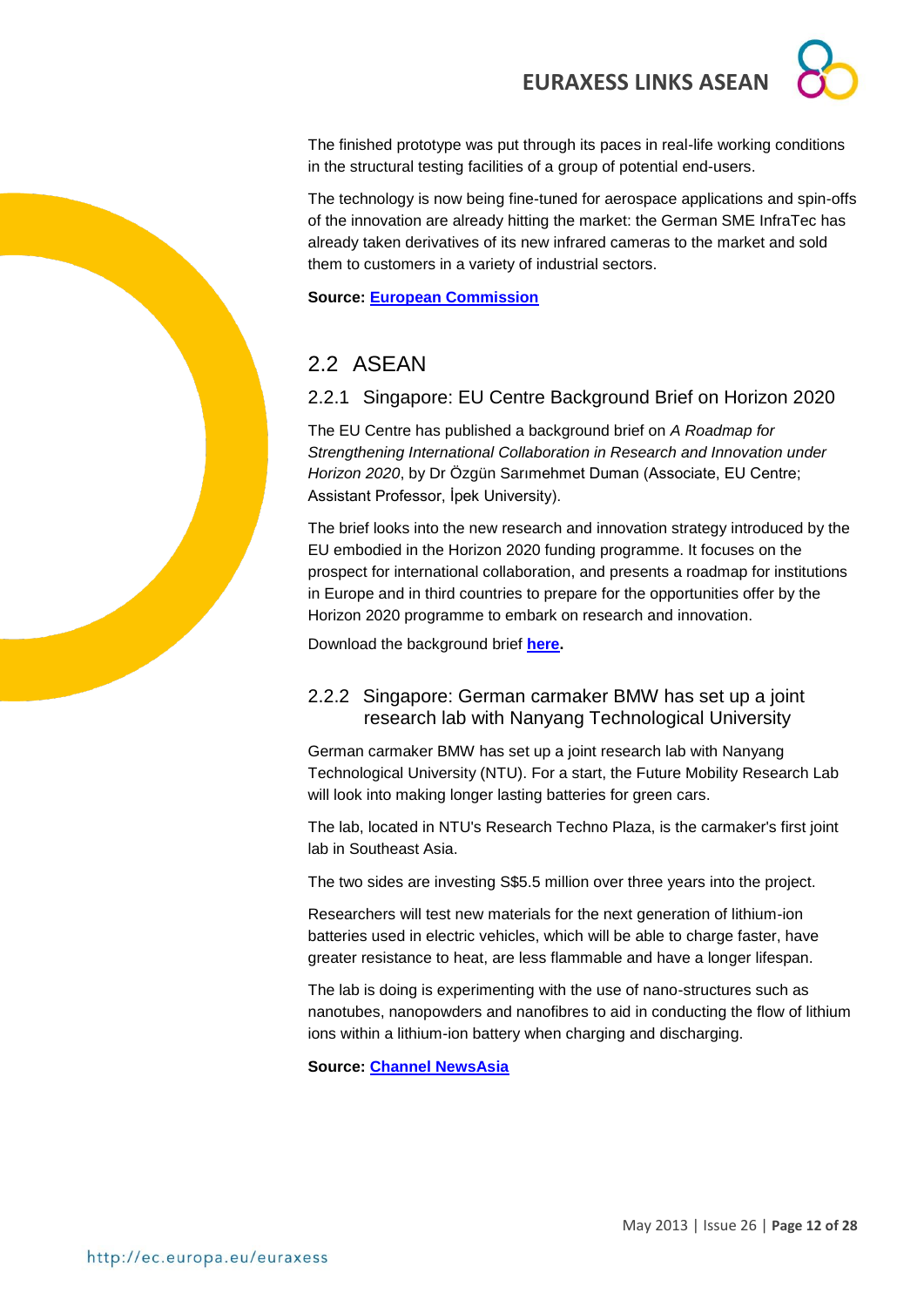### <span id="page-12-0"></span>2.2.3 Malaysia: Researchers make bricks from waste, desert sand

Malaysian researchers have designed cheap eco-friendly bricks that can be made from waste materials. Malaysian scientists at the Tenaga National University have produced prototype bricks using waste from the mining, coal and steel industries. They mixed the materials — including quarry dust, the iron oxide that forms on steel during production, and ash from furnaces — with cement and water. Traditional brick manufacturing uses high pressure or firing in a kiln to shape the bricks. But the scientist formed the bricks within moulds without applying pressure, reducing costs and simplifying the brick-making process, they say.

The researchers add that using waste materials rather than clay or shale conserves resources and maintains the soil quality needed for sustainable agriculture development.

According to the scientists, whose findings are published in the April edition of Construction and Building Materials, the new bricks have a variety of promising properties, including resistance to corrosion and compression.

**Source: [SciDev.Net](http://www.scidev.net/en/south-east-asia/news/researchers-make-bricks-from-waste-desert-sand.html)**

### <span id="page-12-1"></span>2.2.4 Singapore: [Understanding Abnormal Proteins in](http://www.a-star.edu.sg/Media/News/PressReleases/tabid/828/articleType/ArticleView/articleId/1805/Default.aspx)  [Degenerative Diseases](http://www.a-star.edu.sg/Media/News/PressReleases/tabid/828/articleType/ArticleView/articleId/1805/Default.aspx)

Amyloids, or fibrous aggregates of abnormally folded proteins, are a common feature in degenerative diseases such as Alzheimer's, diabetes and cancer. Amyloids occur naturally in the body, but despite decades of research, their mechanism of formation remains unknown, hampering drug development efforts.

Now, a new class of ultrasmall peptides developed by the Institute of Bioengineering and Nanotechnology (IBN) offers scientists a platform for understanding this phenomenon, providing them with the insights required to design more effective treatments for these diseases. IBN Executive Director Professor Jackie Y. Ying said, "Our researchers have been focusing on creating biomimetic materials for nanomedicine and cell and tissue engineering applications. The novel ultrasmall peptides developed by IBN are not only highly effective as synthetic cell culture substrates, but also as a model for studying the mystery of amyloid formation. Such fundamental understanding could contribute towards advancing medical treatment of amyloid-related disorders."

First discovered in 2011 by IBN Team Leader and Principal Research Scientist Dr Charlotte Hauser, the peptides were formed from only 3-7 amino acids, making them the smallest ever reported class of self-assembling aliphatic compounds. Peptides perform a wide range of functions in the body, and are distinguished from proteins based on size. Building on this earlier research, IBN researchers have found a striking similarity between the structure of their synthetic peptides and the protein structure of naturally occurring amyloids in the latest study published in Proceedings of the National Academy of Sciences.

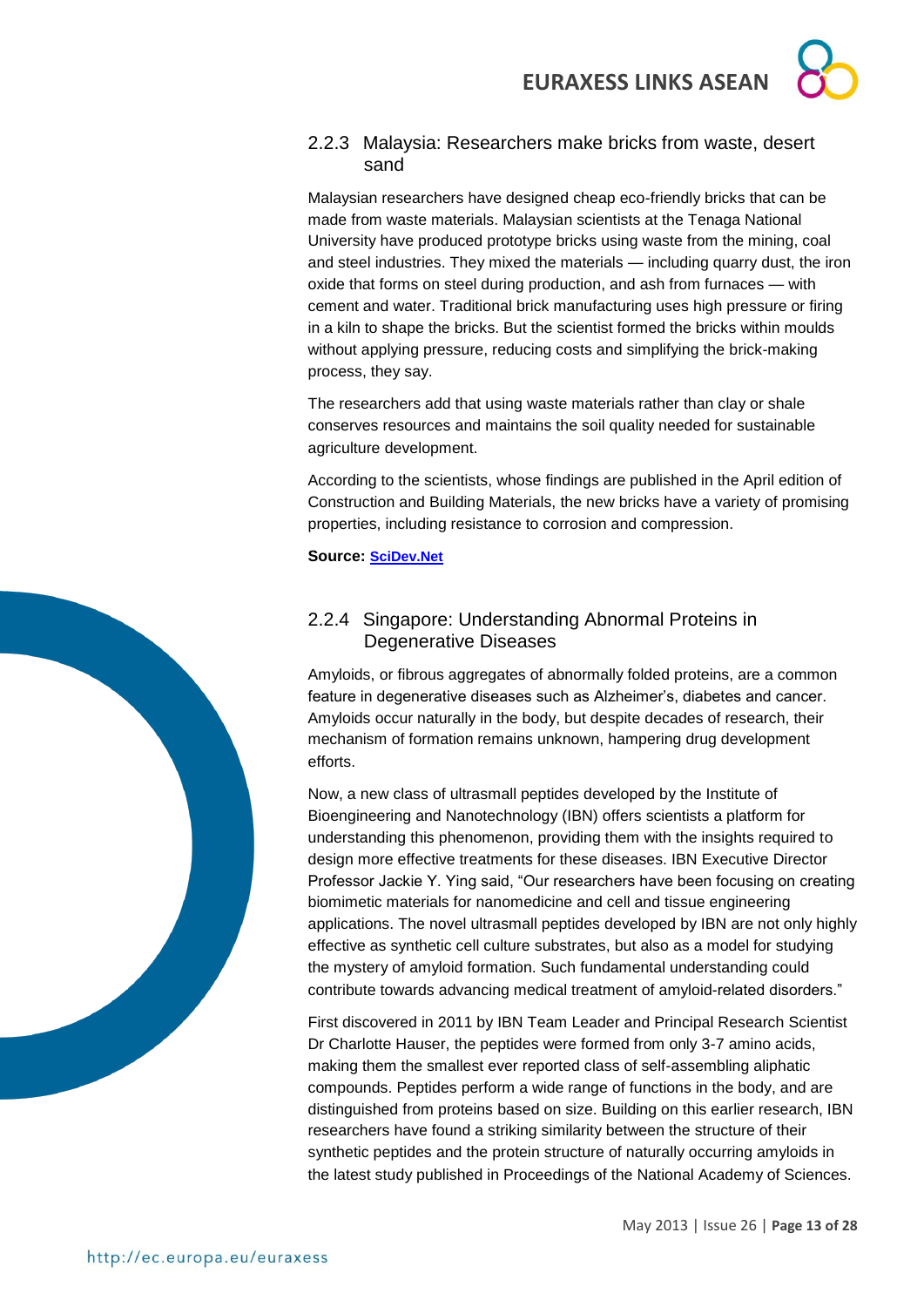

#### **Source: [A\\*STAR](http://www.a-star.edu.sg/Media/News/PressReleases/tabid/828/articleType/ArticleView/articleId/1805/Default.aspx)**

#### <span id="page-13-0"></span>2.2.5 Malaysia: Mutual recognition key to Europe-Asia student mobility

Mutual recognition of degrees in Europe and Asia would help balance the flow of students between the two regions, the fourth Asia-Europe education ministerial meeting, known as ASEMME4, ascertained. The conference was held held in Kuala Lumpur in Malaysia from 12-14 May with some 140 delegates – from 19 Asian and 27 European nations – attending. They were joined by delegates from Australia, New Zealand and Russia. Delegates said the feasibility of an Asia-Europe Convention on mutual recognition of degrees was one of the key discussions at the conference. Lack of credit transfer was an obstacle to student movement between Europe and Asia, said Abdul Rahim Bin Mohammed Nur, Secretary General of Malaysia's Ministry of Higher Education, in a keynote speech on 13 May. Estimates presented at past ASEM education conferences indicated the number of Asian students going to Europe for fulltime degrees was 15 times the number of European students heading to Asia.

**Source: [University World News](http://www.universityworldnews.com/article.php?story=20130514091227449)**

# <span id="page-13-1"></span>**3 Grants & Fellowships**

### <span id="page-13-2"></span>3.1 International Cooperation opportunities in FP7 for ASEAN countries

DG Research and Innovation has published tailored presentations for various world regions, highlighting the key areas of FP7 with a focus on international cooperation and specific opportunities for ASEAN countries.

Further information can be found here:

[DG Research & Innovation: International Cooperation](http://ec.europa.eu/research/iscp/index.cfm?lg=en&pg=infoday-2012)

[ASEAN](http://ec.europa.eu/research/iscp/pdf/fp7_infoday_2012/asean_wp_2013.pdf#view=fit&pagemode=none)

### <span id="page-13-3"></span>3.2 Update on European Research Council (ERC) Calls for proposals (2014)

As the EU's Seventh Research Framework Programme (FP7) will finish at the end of this year, the main ERC calls for proposals within FP7 are now closed. The next ERC calls will be made under the future programme, "Horizon 2020", that will take over from FP7 for 2014 to 2020. However, "Horizon 2020" has not yet been adopted. As is normally the case during the transition from one framework programme to another, the schedule for the next ERC calls (and ERC Work Programme) is very likely to differ from previous years. **The**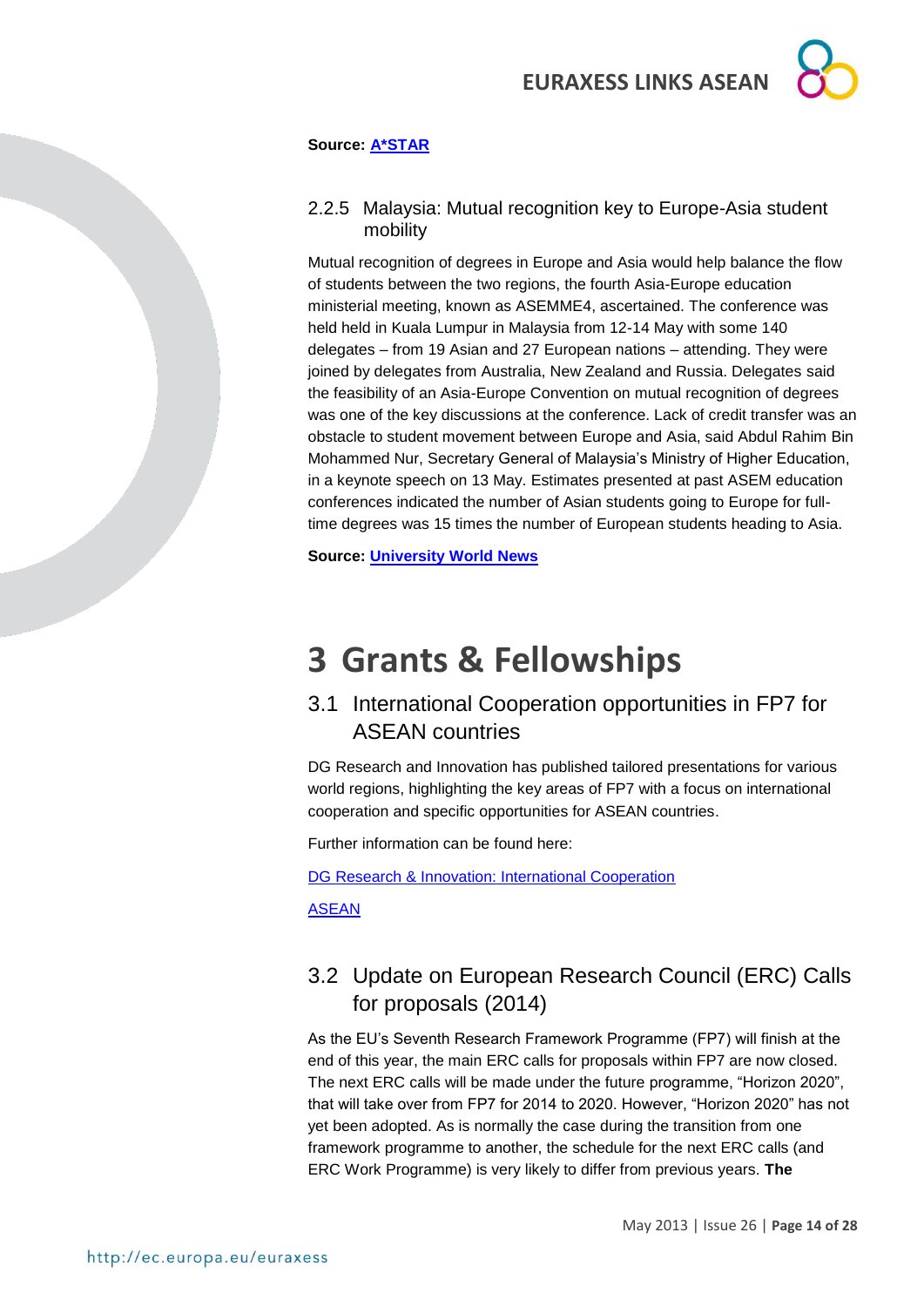

**provisional schedule for the new calls (ERC Work Programme 2014) could be published in late 2013; however, this is on a purely indicative basis.**

## <span id="page-14-0"></span>3.3 Open calls in the 7th Framework Programme (FP7)

Below is a list of all currently open calls in each strand of FP7. The work programmes for 2013 can be found here: **[CORDIS](http://cordis.europa.eu/fp7/wp-2013_en.html)**

You can also find a good overview of upcoming calls at EURESEARCH, the platform on European research by the Swiss National Science Foundation (SNSF).

### <span id="page-14-1"></span>3.3.1 COOPERATION

5 open calls remain in the Cooperation strand of FP7.

Transport (including Aeronautics) – **1** open call

Joint Technology Initiatives (Annex IV-SP1) – **4** open calls

Forthcoming calls in the Cooperation strand of FP7:

| <b>Call Identifier</b> | <b>Call Title</b>                                                  | <b>Foreseen Date of</b><br><b>Publication</b> |
|------------------------|--------------------------------------------------------------------|-----------------------------------------------|
| SP1-JTI-CS-2013-03     | FP7-AERONAUTICS and<br>AIR TRANSPORT (AAT)-<br>2013-RTD-High Speed | 2013-07-09                                    |
| FP7-2013-ICT-FI        | <b>Future Internet</b>                                             | 2013-06-28                                    |

**Further information: [Cooperation](http://ec.europa.eu/research/participants/portal/page/call_FP7&state=forthcoming#wlp_call_FP7)**

### <span id="page-14-2"></span>3.3.2 IDEAS

1 open call remains in the Ideas strand of FP7.

| <b>Call Identifier</b> | <b>Call Title</b>                                               | <b>Publication Date   Deadline</b> |            |
|------------------------|-----------------------------------------------------------------|------------------------------------|------------|
| <b>ERC-2013-PoC</b>    | Calls for proposals<br>for ERC Proof of<br><b>Concept Grant</b> | 2013-01-10                         | 2013-10-03 |

For more general information for **non-European researchers** in the ERC's grants: <http://erc.europa.eu/non-european-researchers>

### <span id="page-14-3"></span>3.3.3 PEOPLE

4 open calls remain in the People strand of FP7.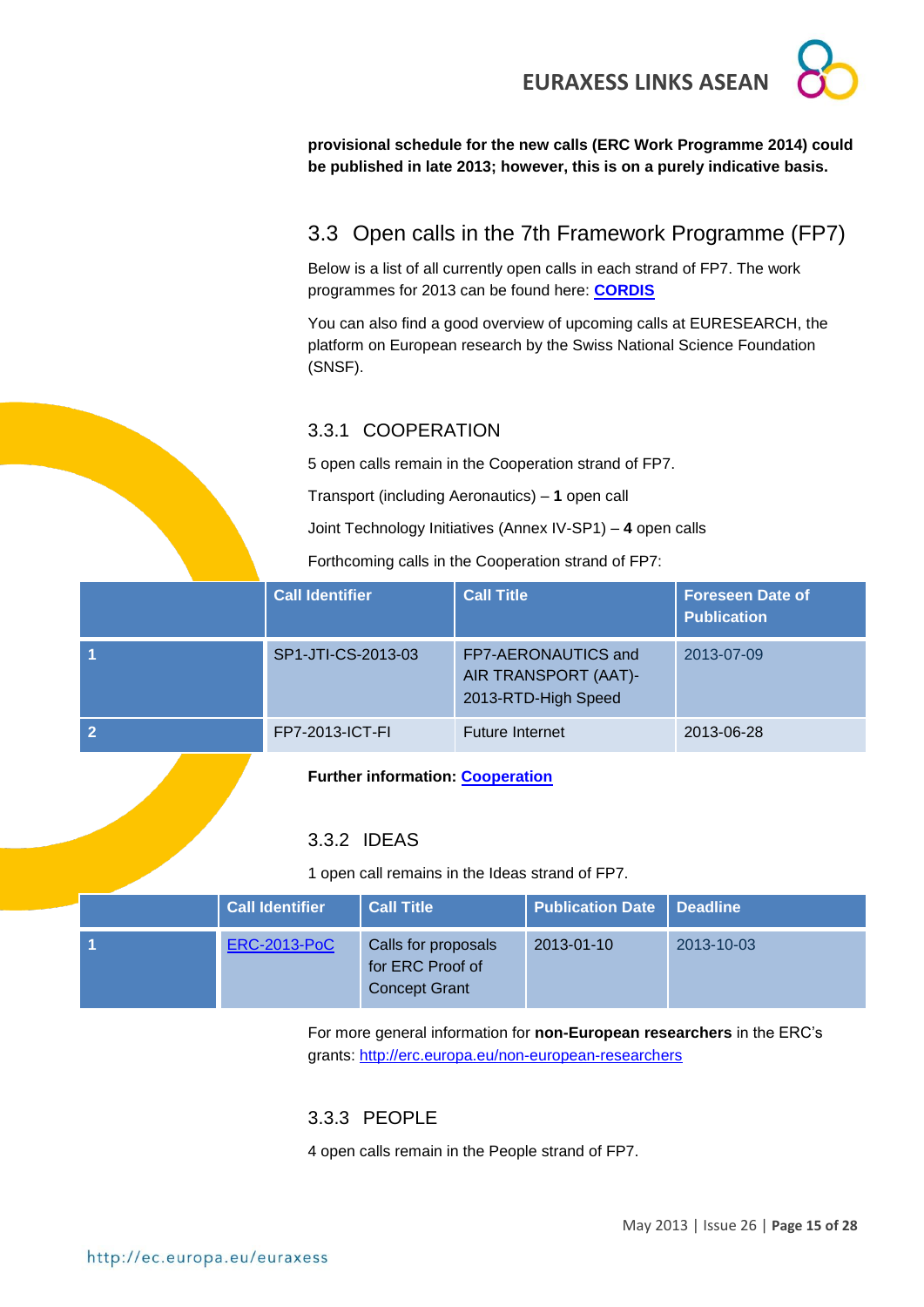|                                                                                           | <b>Call</b>                                                                                                                        | <b>Identifier</b>                        | <b>Call Title</b>                                                                                                              |                                              | <b>Publication</b><br><b>Date</b> |  | <b>Cut-off Date</b> |            | <b>Deadline</b> |
|-------------------------------------------------------------------------------------------|------------------------------------------------------------------------------------------------------------------------------------|------------------------------------------|--------------------------------------------------------------------------------------------------------------------------------|----------------------------------------------|-----------------------------------|--|---------------------|------------|-----------------|
| 1                                                                                         | $FP7-$<br>PEOPLE-<br>2013-IEF<br>(IEF)                                                                                             |                                          | <b>MARIE CURIE</b><br><b>INTRA-</b><br><b>EUROPEAN</b><br><b>FOR CAREER</b>                                                    | <b>FELLOWSHIPS</b><br><b>DEVELOPMENT</b>     | 2013-03-14                        |  |                     |            | 2013-08-14      |
| $\overline{2}$                                                                            | <b>FP7-</b><br><b>MARIE CURIE</b><br>PEOPLE-<br><b>INTERNATIONAL</b><br>2013-IIF<br><b>INCOMING</b><br><b>FELLOWSHIPS</b><br>(IIF) |                                          |                                                                                                                                | 2013-03-14                                   |                                   |  |                     | 2013-08-14 |                 |
| 3                                                                                         | <b>FP7-</b>                                                                                                                        | PEOPLE-<br>2013-IOF                      | <b>MARIE CURIE</b><br><b>INTERNATIONAL</b><br><b>OUTGOING</b><br><b>FELLOWSHIPS</b><br><b>FOR CAREER</b><br><b>DEVELOPMENT</b> |                                              | 2013-03-14                        |  |                     |            | 2013-08-14      |
| 4                                                                                         | <b>FP7-</b><br>PEOPLE-<br>2013-CIG                                                                                                 |                                          | <b>MARIE CURIE</b><br><b>CAREER</b><br><b>INTEGRATION</b><br><b>GRANTS (CIG)</b>                                               |                                              | 2012-10-18                        |  | 2013-09-18          |            | 2013-09-18      |
| <b>Further information: PEOPLE</b>                                                        |                                                                                                                                    |                                          |                                                                                                                                |                                              |                                   |  |                     |            |                 |
|                                                                                           |                                                                                                                                    |                                          | 3.3.4 CAPACITIES                                                                                                               |                                              |                                   |  |                     |            |                 |
| 2 open calls remain in the Capacities strand of FP7.                                      |                                                                                                                                    |                                          |                                                                                                                                |                                              |                                   |  |                     |            |                 |
| <b>Call Identifier</b><br><b>Call Title</b><br><b>Publication Date</b><br><b>Deadline</b> |                                                                                                                                    |                                          |                                                                                                                                |                                              |                                   |  |                     |            |                 |
|                                                                                           |                                                                                                                                    | FP7-ERAChairs-<br>PilotCall-2013         |                                                                                                                                |                                              | <b>ERA Chairs Pilot Call</b>      |  | 2012-12-18          | 2013-05-30 |                 |
| $\overline{2}$                                                                            |                                                                                                                                    | FP7-CDRP-<br>Women-<br><b>Innovators</b> |                                                                                                                                | <b>EU Prize for Women</b><br>Innovators 2014 |                                   |  | 2012-07-10          | 2013-10-15 |                 |

<span id="page-15-0"></span>**Further information: [CAPACITIES](http://ec.europa.eu/research/participants/portal/appmanager/participants/portal?_nfpb=true&_windowLabel=portletInstance_60&portletInstance_60_actionOverride=/portlets/call/fp7CallMenu/go2Capacities&_pageLabel=call_FP7#wlp_portletInstance_60)**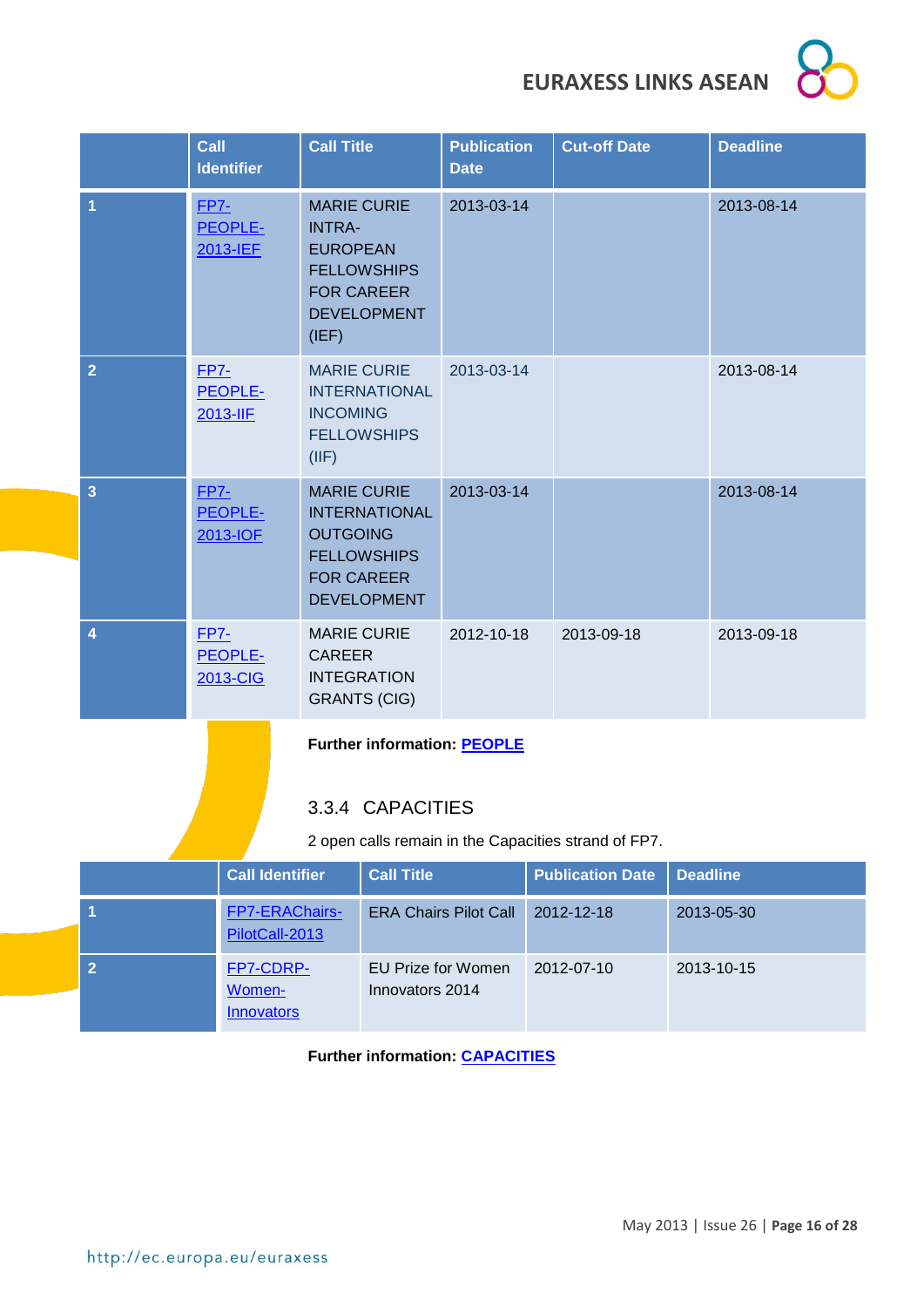### <span id="page-16-0"></span>3.4 Germany: Humboldt Fellowships

The German Humboldt Foundation offers a number of fellowships and awards for researchers at different stages in their careers. Applications for the following programmes can be made at any time.

### <span id="page-16-1"></span>3.4.1 Humboldt Research Fellowship for Postdoctoral **Researchers**

The fellowship is open to researchers from abroad with above average qualifications who are at the beginning of their academic career and who have completed their doctorate in the last four years. A Humboldt Research Fellowship for postdoctoral researchers allows for carrying out a long-term research project (6-24 months) that is selected by the fellows in cooperation with an academic host at a research institution in Germany.

**Further information: [Humboldt Fellowships for Postdocs](http://www.humboldt-foundation.de/web/humboldt-fellowship-postdoc.html)**

### <span id="page-16-2"></span>3.4.2 Humboldt Research Fellowship for Experienced Researchers

For researchers from abroad with above average qualifications who completed their doctorate less than twelve years ago and work at least at the level of Assistant Professor or Junior Research Group Leader or have a record of several years of independent academic work. A Humboldt Research Fellowship for experienced researchers allows for carrying out a long-term research project (6-18 months) that is selected by the fellow in cooperation with an academic host at a research institution in Germany.

**Further information: [Humboldt Fellowship for Experienced Researchers](http://www.humboldt-foundation.de/web/humboldt-fellowship-experienced.html)**

### <span id="page-16-3"></span>3.4.3 Georg Forster Research Fellowship for Postdoctoral **Researchers**

Open to researchers from developing countries with above average qualifications who are at the beginning of their academic career and who have completed their doctorate in the last four years. A Georg Forster Research Fellowship for postdoctoral researchers allows for carrying out a long-term research project (6−24 months) selected by the fellow in cooperation with an academic host at a research institution in Germany.

**Further information: [Georg Forster Research Fellowship for Postdoctoral](http://www.humboldt-foundation.de/web/pub_progsearch.main?p_lang=en&p_forschungsaufenthalt_id=&p_karrierestufe_id=1&p_promotions_jahr=2012&p_nation=INO&p_button_search=Search)  [Researchers](http://www.humboldt-foundation.de/web/pub_progsearch.main?p_lang=en&p_forschungsaufenthalt_id=&p_karrierestufe_id=1&p_promotions_jahr=2012&p_nation=INO&p_button_search=Search)**

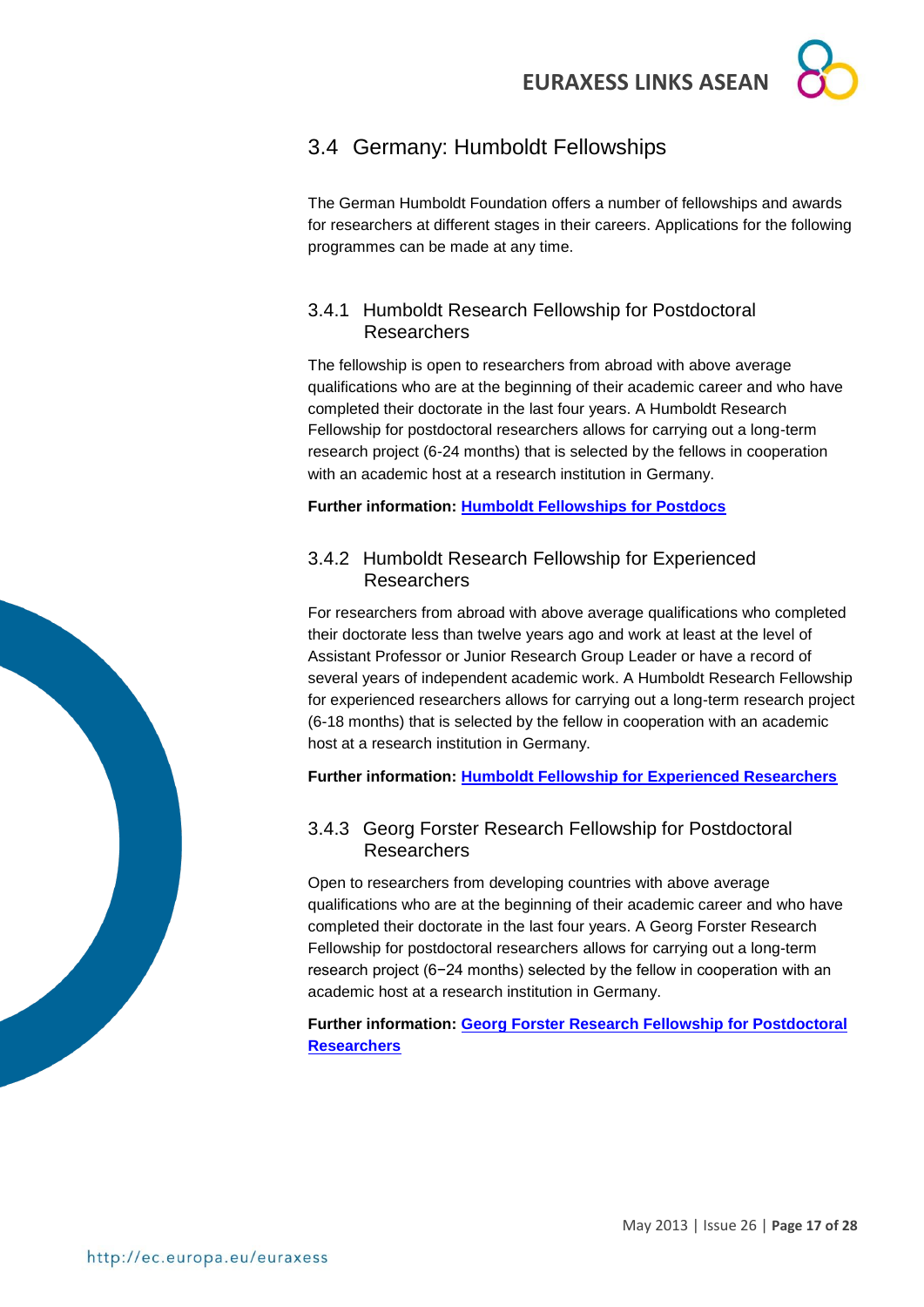## <span id="page-17-0"></span>3.5 Austria: Institute of Science and Technology, **ISTFELLOW**

IST Austria in Vienna has set up a programme for exceptional postdoctoral researchers partially funded by the European Union, ISTFELLOW. The programme will fund 40 fellows for a period of two years each. ISTFELLOW is open to qualified applicants from all over the world who are interested in spending the postdoctoral stage of their scientific research career at IST Austria. As the research portfolio of the Institute continues to branch out into other areas in the coming years, including physics, chemistry, and mathematics, so will the ISTFELLOW programme. ISTFELLOW will give preference to scientists who have a strong interest in cross-disciplinary approaches. Applications will be accepted at any time, but fellows will be selected twice a year in October and April. The deadlines for each selection are the 15th of September and March. Applicants must have the support of one or more members of the IST Austria faculty who will host them in their research group.

### **Application deadline: 15 September 2013**

**Further information: [ISTFELLOW](http://ist.ac.at/research/postdoctoral-research/istfellow/)**

## <span id="page-17-1"></span>3.6 EMBO funding for Courses & Workshops

Biannual selection by a committee of members of the European Molecular Biology Organization (EMBO) ensures the consistent high quality and novelty of EMBO-funded courses, workshops and conferences. The commitment of the scientific organizers guarantees the long-term success of the programme to inform and train researchers at all career stages. With over 80 meetings attracting more than 8,000 participants every year, EMBO offers the largest number of scientific training events in Europe. Funding is available for conference series, workshops, practical courses and symposia as well as plenary lectures. EMBO assists organizers with websites, posters and registration.

**Further information: [EMBO Courses & Workshops](http://www.embo.org/funding-awards/courses-workshops)**

## <span id="page-17-2"></span>3.7 Denmark: Danish Council for Independent Research (DFF): Strategic Research in Transport and **Infrastructure**

The Danish Council for Strategic Research (DCSR) and The Energy Technology Development and Demonstration Programme (EDDP) offer a total of DKK 25 million to a special effort with the aim to support research, development and demonstration within energy efficient transport. All Danish and foreign citizens can apply. However, it is required that the supported research activities promote and strengthen Danish research.

### **Deadline for application: 14 June 2013**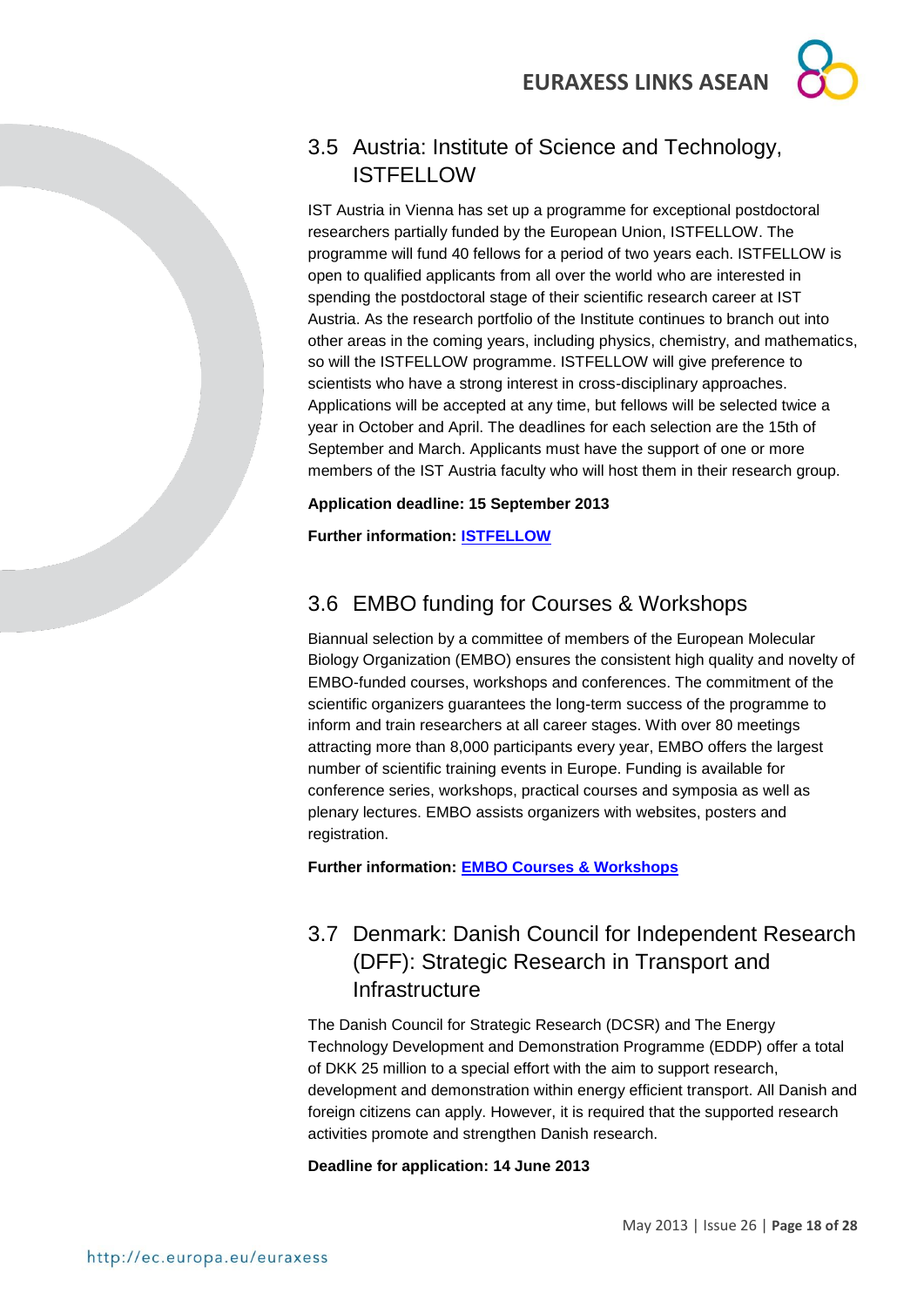#### **Further information: [Strategic Research in Transport and Infrastructure](http://fivu.dk/en/research-and-innovation/funding-programmes-for-research-and-innovation/find-danish-funding-programmes/dsf-strategic-research-in-transport-and-infrastructure)**

### <span id="page-18-0"></span>3.8 Green Talents Competition 2013

Our planet is facing a rapid depletion of natural resources, increasing environmental contamination and major changes in the earth's atmosphere. As a frontrunner in sustainability research, Germany strongly believes in international cooperation to overcome these global challenges. Especially the creativity and innovativeness of young scientists is called for.

This is why the German Federal Ministry of Education and Research (BMBF) is now holding the 5th round of its prestigious "Green Talents – International Forum for High Potentials in Sustainable Development". The competition, under the patronage of Minister Professor Johanna Wanka, annually awards the 25 most outstanding minds worldwide. Hailing from various research disciplines, the winners are honoured for their original solutions for a more sustainable future.

Selected by a high-ranking [jury of German experts,](http://www.greentalents.de/1082.php) the "Green Talents" will be invited to a two-week [science forum,](http://www.greentalents.de/1096.php) touring Germany in the fall of 2013. This visit will not only grant them unique access to some of the country's hot spots of sustainable development but also allows the participants to exchange ideas with peers and senior scientists. In addition, the awardees will have the chance to present themselves to experts of their choice and discuss their work with them in [individual appointments.](http://www.greentalents.de/1068.php)

**Deadline for submissions: 9 June 2013**

**Further information: [Green Talents](http://www.greentalents.de/)**

### <span id="page-18-1"></span>3.9 EXPERIMEDIA

EXPERIMEDIA is a collaborative project aiming to accelerate research, development and exploitation of innovative Future Media Internet products and services through testbeds that support experimentation in the real world which explore new forms of social interaction and experience in online and real world communities.

By means of this open call, the EXPERIMEDIA project seeks innovative experiments in Future Media Internet systems that offer potential to deliver significant impact to users and businesses within EXPERIMEDIA venues' ecosystems.

EXPERIMEDIA will develop and operate a unique facility that offers researchers what they need for Future Media Internet experimentation. EXPERIMEDIA aims to explore new forms of social interaction and rich media experiences enabled by the Future Media Internet considering the demands of both online and realworld communities associated with Live Events. This will be achieved by research, development and operation of a unique FIRE facility targeting the Future Media Internet research community working with stakeholders such as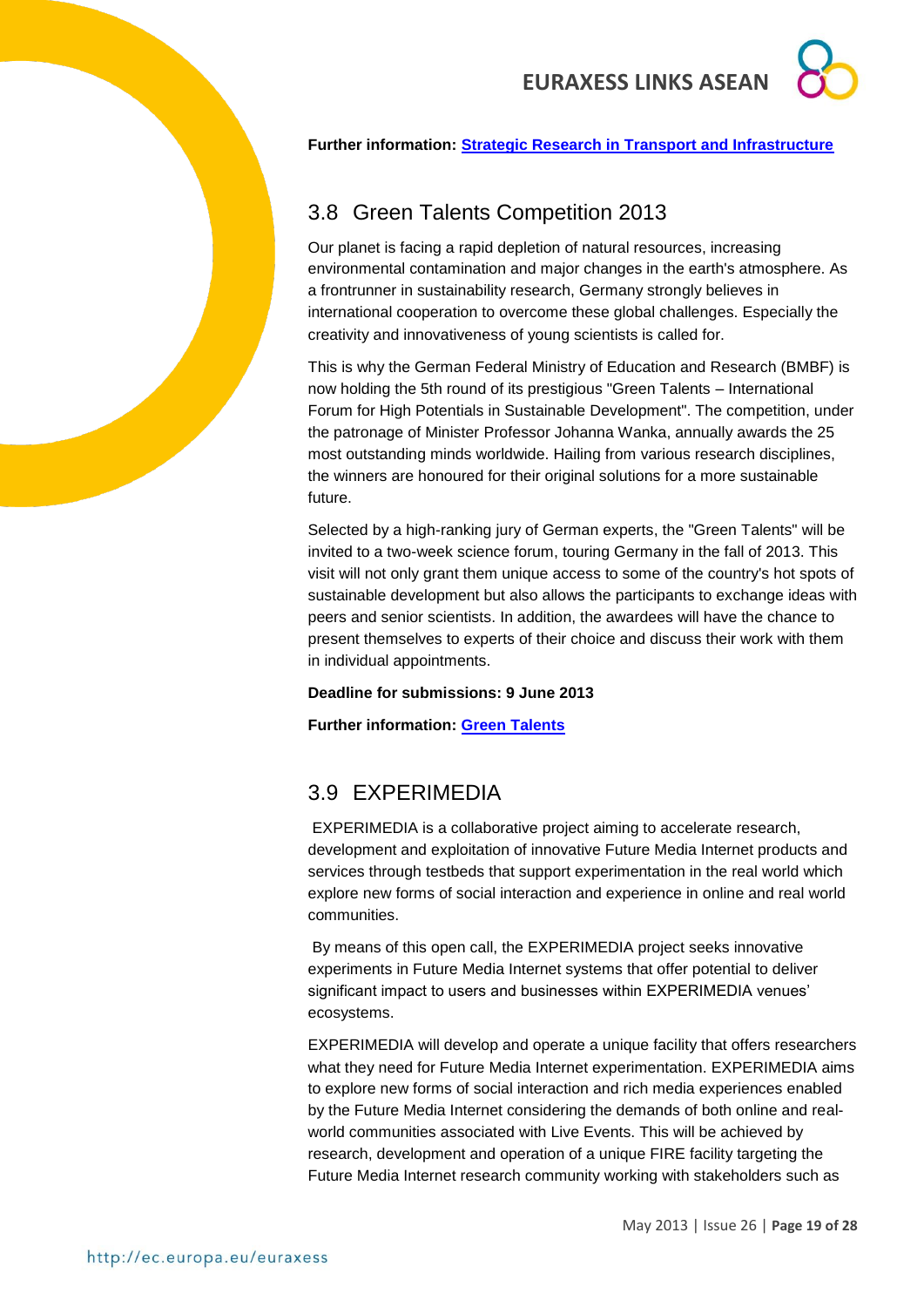

venue management, broadcasters, content providers, application developers and service providers.

**Deadline for submissions: 3 July 2013**

**Further information: [EXPERIMEDIA](http://www.experimedia.eu/open-call-2013/)**

### <span id="page-19-0"></span>3.10Luxembourg National Research Fund: INTER Mobility Programme

The aim of the INTER Mobility Programme is to promote the scientific exchange between research groups of the Luxembourg public research institutions and research groups abroad in order to foster innovative, internationally competitive research and support the exchange of key knowledge and technological knowhow. Thus the activities should have a strong impact on the research programme of the Luxembourg research group as well as on the career development of the researcher. The INTER Mobility Programme allows for research stays in both directions (researchers working in Luxembourg to go abroad or for researchers from elsewhere to come to Luxembourg).

More specifically, the FNR intends to support:

- Post-Docs and senior researchers working in Luxembourg to visit the leading research institutions in the field or
- The visit of established senior researchers in Luxembourg public research institutions.

Within the INTER Mobility Scheme, the FNR does not intend to support research stays of early stage researchers (e.g. PhD candidates).

**Deadline for submissions: 1 July 2013**

**Further information: [INTER Mobility](http://www.fnr.lu/en/Research-Programmes/Research-Programmes/Calls/INTER-Mobility-Programme-Call-for-Proposals)**

# <span id="page-19-1"></span>**4 Jobs**

#### **EURAXESS Jobs**

There are currently **10.156** research jobs and fellowship programmes (all over Europe and partner countries and in all disciplines) accessible via the [EURAXESS Jobs database.](http://ec.europa.eu/euraxess/index.cfm/jobs/index)

**BRAZIL: Researcher within Offshore Technology** (INSTITUTO SINTEF DO BRASIL, Rio de Janeiro)

Details [here](http://ec.europa.eu/euraxess/index.cfm/jobs/jobDetails/33862076)

**BELGIUM: Professor in the field of dental biomaterials** (Faculty of medicine, University of Liège, Liège)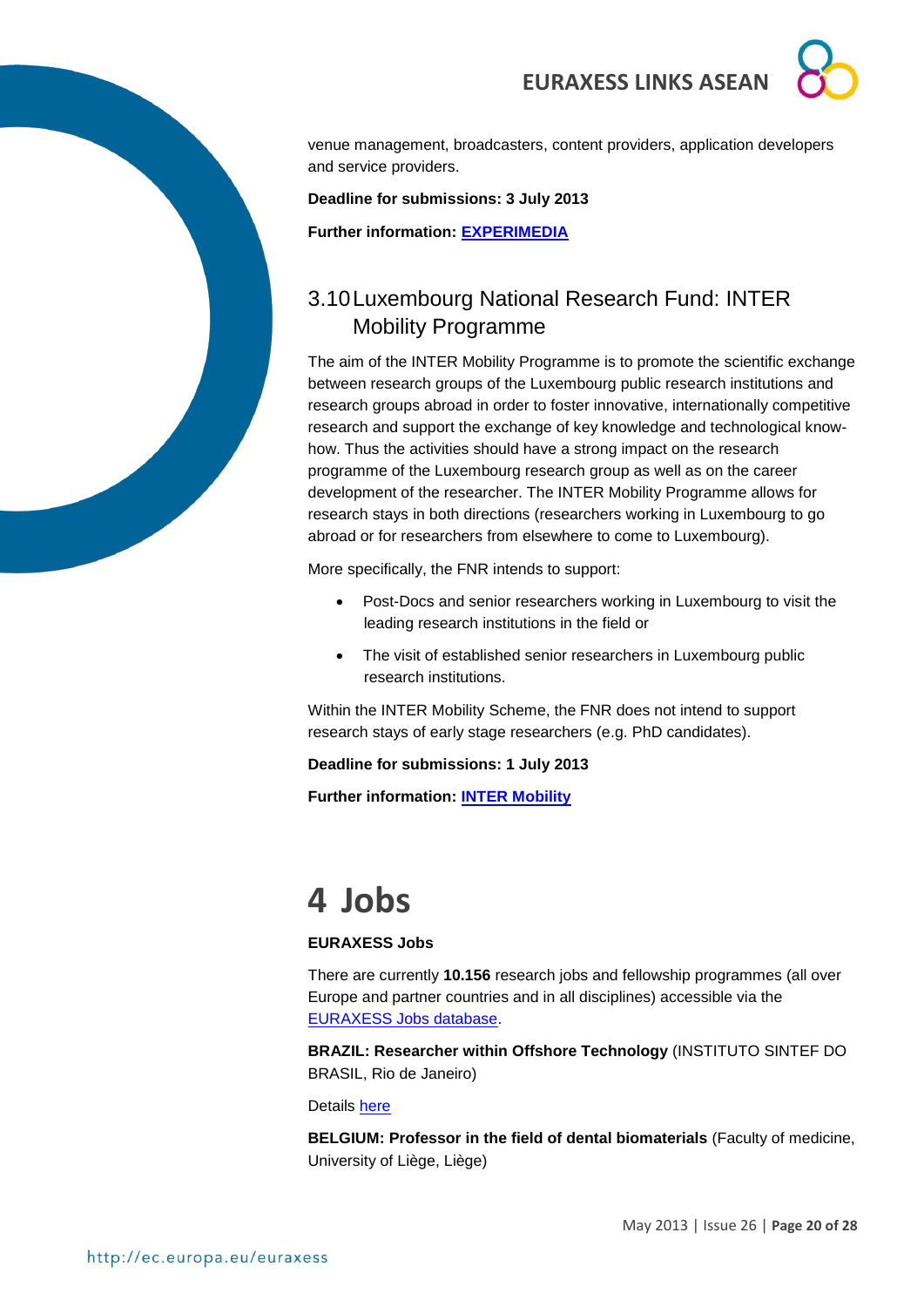#### Details [here](http://ec.europa.eu/euraxess/index.cfm/jobs/jobDetails/33862770)

**DENMARK: Professor in Sedimentary Geology** (The Department of Geoscience, Aarhus University)

Details [here](http://ec.europa.eu/euraxess/index.cfm/jobs/jobDetails/33862942)

**ESTONIA: Assistant Professor (Docent) of** Robotics (Institute of Technology, University of Tartu)

#### Details [here](http://ec.europa.eu/euraxess/index.cfm/jobs/jobDetails/33863191)

**FRANCE: PostDoc in imaging and computer science for radiotherapy**  (AQUILAB, Loos Les Lille)

Details [here](http://ec.europa.eu/euraxess/index.cfm/jobs/jobDetails/33844089)

**GERMANY: Group Leader Chemical Biology** (Cellzome GmbH, a GSK company, Heidelberg)

Details [here](http://ec.europa.eu/euraxess/index.cfm/jobs/jobDetails/33862912)

**LICHTENSTEIN: PhD Candidates with a focus in IT and Business Process Management** (The University of Liechtenstein, Hilti Chair of Business Process Management, Vaduz)

Details [here](http://ec.europa.eu/euraxess/index.cfm/jobs/jobDetails/33862064)

# <span id="page-20-0"></span>**5 Events**

### <span id="page-20-1"></span>5.1 EMBO Events Calendar

Find the latest event announcements of the European Molecular Biology Organisation at **[EMBO Events Calendar](http://www.embo.org/events)**.

### <span id="page-20-2"></span>5.2 Switzerland: International Conference on Advances in Mechanical and Robotics Engineering – AMRE, 12-13 October 2013

AMRE-2013 is being organized by Institute of Research Engineers and Doctors (IRED). The aim of the conference is to provide the platform for students, engineers, researchers and scientists to share the knowledge and ideas in the recent trends in the field of Mechanical and Robotics Engineering.

The primary goal of the conference is to promote research and developmental activities in Mechanical and Robotics Engineering . Another goal is to promote scientific information interchange between researchers, developers, engineers, students, and practitioners working in and around the world. The conference will be held every year to make it an ideal platform for people to share views and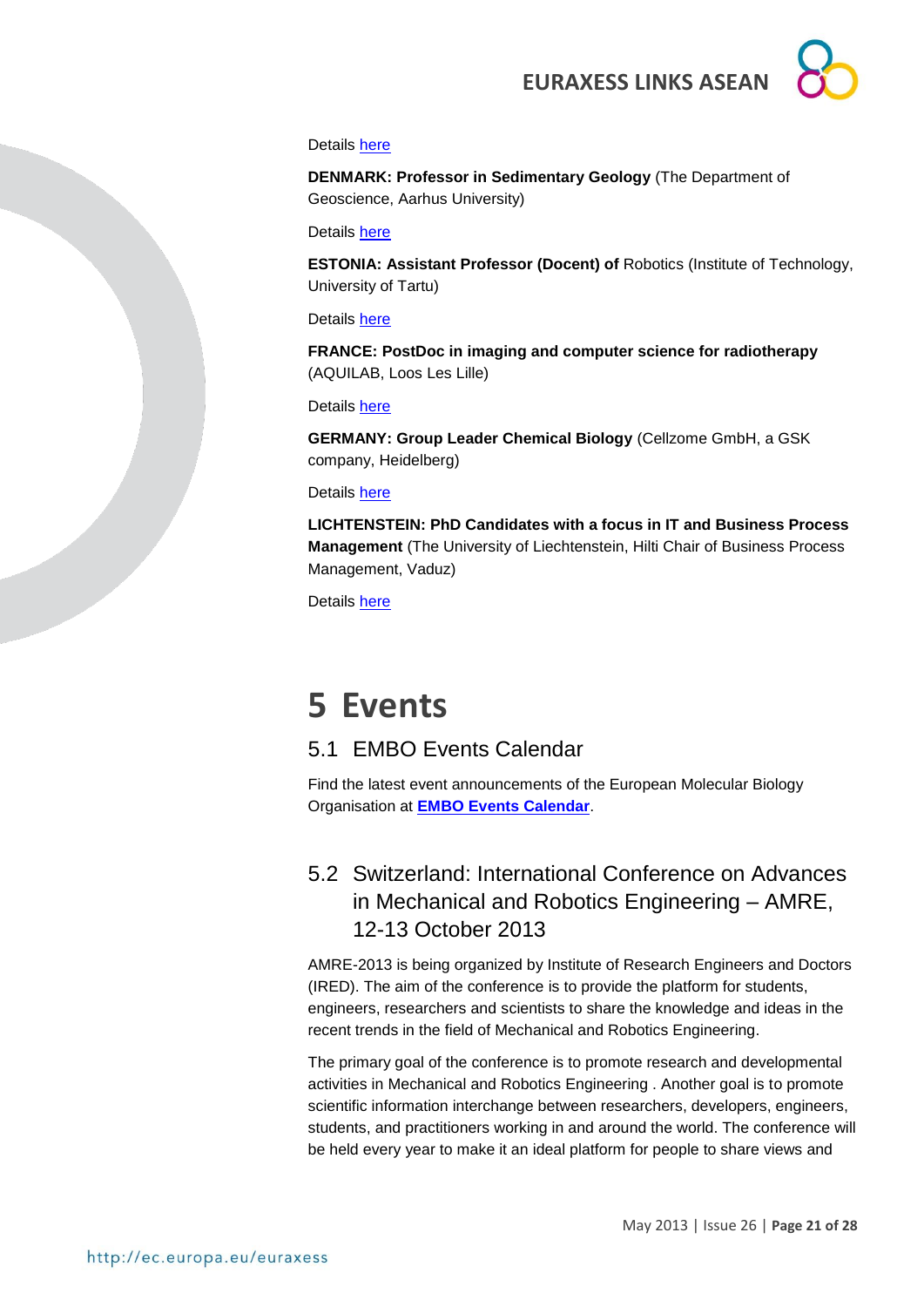

experiences in Mechanical and Robert Engineering and related areas. English is the official language of the conference. We welcome paper submissions.

#### **Deadline for submissions: 20 June 2013**

**Further information: [AMRE](http://amre.theired.org/index.html)**

### <span id="page-21-0"></span>5.3 France: Implementing Future Media Internet towards New Horizons – Maximising the global value of Content, Media and Networks, 28-30 October 2013

The NEM Initiative, the Networked and Electronic Media European Technology Platform, is organising the sixth edition of its main annual conference NEM Summit 2013 in Nantes, France. Building on successful previous Summit editions, this NEM Summit will address various issues, such as research and business challenges, societal and user needs, implementation requirements, regulatory and standardisation environment etc., related to the implementation of the Future Media Internet towards New Horizons.

The NEM Summit 2013 will have the following three Scientific and Technical Tracks:

- Enhanced Media Content Generation, Transmission and Consumption
- Experience, Inclusion and Environmental Responsibility in Networked Media
- **Networked Media Analytics**

Besides the Scientific and Technical Tracks, the NEM Summit 2013 will also provide the floor for talks on innovative applications or related business models, in particular considering specific issues related to SME's, in the scope of its Application, Experimentation and Market Track.

#### **Deadline for submissions: 3 June 2013**

**Further information: [2013 NEM Summit](http://nem-summit.eu/files/2013/03/NEM-Summit2013-Call-for-Papers-v1-0.pdf)**

### <span id="page-21-1"></span>5.4 Germany: 2014 Global Land Project – Land Transformations: Between Global Challenges and Local Realities, 19-21 March 2014

The 2014 Global Land Project Open Science Meeting will synthesize and discuss the role of the land system as a platform for human-environment interactions, connecting local land use decisions to global impacts and responses. The venue of the meeting is the Humboldt University in Berlin.

The main conference themes: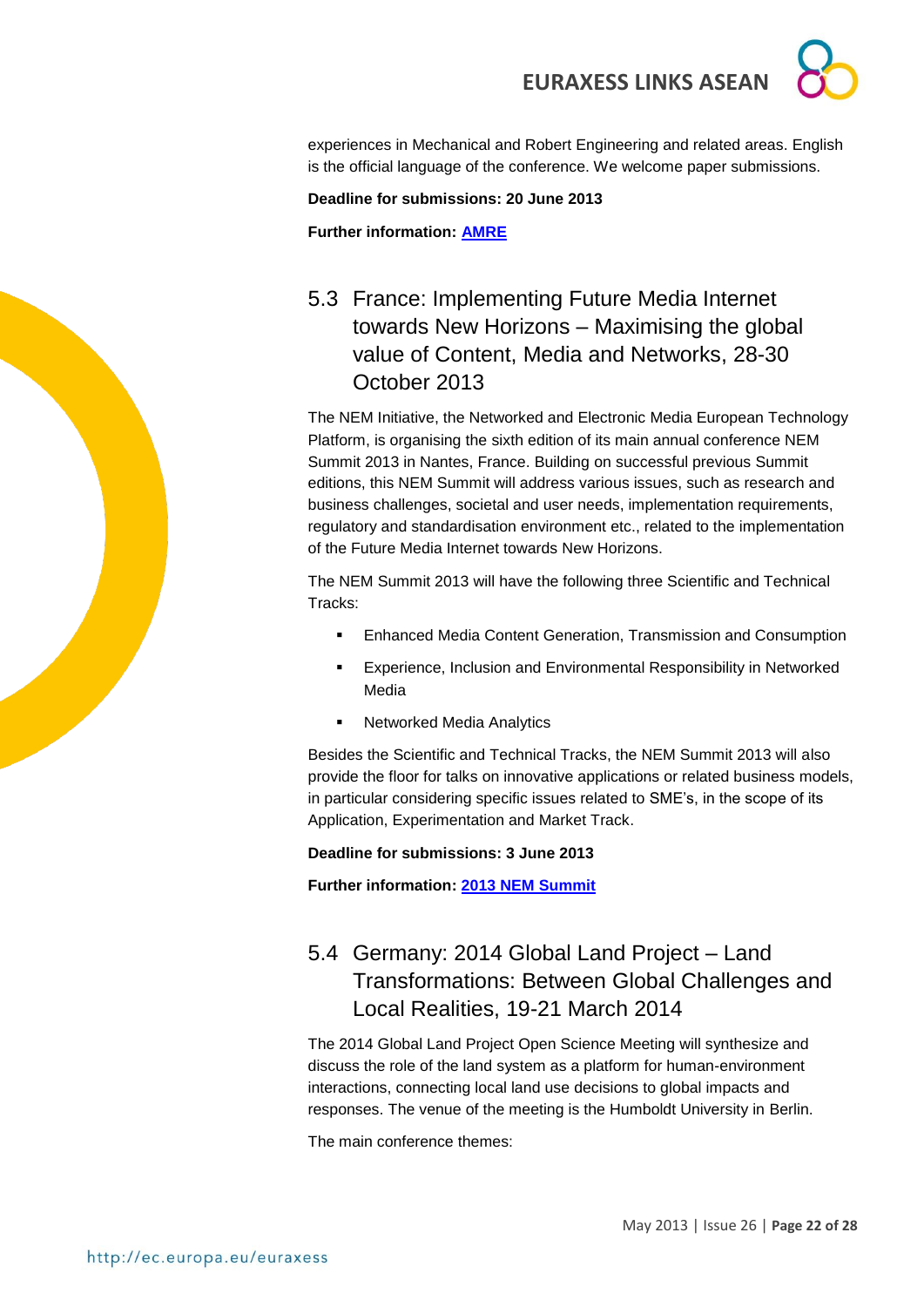- 
- Rethinking land change transitions: drastic changes in land cover and subtle changes in land management.
- Local land users in a tele-connected world: the role of human decision making on land use as both a driver and response to global environmental change.
- Impacts and responses: land systems changes to mitigate global environmental change impacts and adapt to increasing demands for food, fuel and ecosystem services.
- Land governance: the ways in which alternative approaches to governance of land resources can enhance the sustainability transition.

#### **Deadline for submissions: 30 June 2013**

**Further information: [glp-osm2014](http://www.glp-osm2014.org/)**

## <span id="page-22-0"></span>5.5 UK: 2014 Norwich Conference on Earth System Governance – Allocation and Access in the Anthropocene, 1-3 July 2014

This event is part of the annual conference series organized by the Earth System Governance Project. The conference will be co-hosted by the School of International Development, the School of Environmental Sciences and the Tyndall Centre for Climate Change Research.

The conference will focus on three main research areas related to questions around allocation and access, the governance of the nexus between of water, forests, food, energy and carbon as well as searching for transformation pathways to sustainability.

### **Release date of call for papers: 1 Septmber 2013**

**Further information: [Earth System Governance](http://www.earthsystemgovernance.org/news/2013-03-24-norwich-conference-earth-system-governance-first-announcement)**

### <span id="page-22-1"></span>5.6 Denmark: Euroscience Open Forum, 21-26 June 2014

ESOF 2014 Copenhagen is designed as an open platform for debating science and as a showcase for European and global research at all levels. ESOF 2014 will be an opportunity for leading scientists, young researchers, students, entrepreneurs, policymakers, journalists and the general public to discuss new discoveries and debate the direction that research is taking in all the sciences.

The vision is to raise awareness of science in the public and to strengthen the effective "bridges" between science and society that is synonymous with Euroscience. The 2014 is titled meeting "Science Building Bridges". The conference programme will be cross-cutting and multidisciplinary. And the programme is accompanied by an ambitious outreach programme, including a special section for children and the younger generation – the ESOF Academy.

http://ec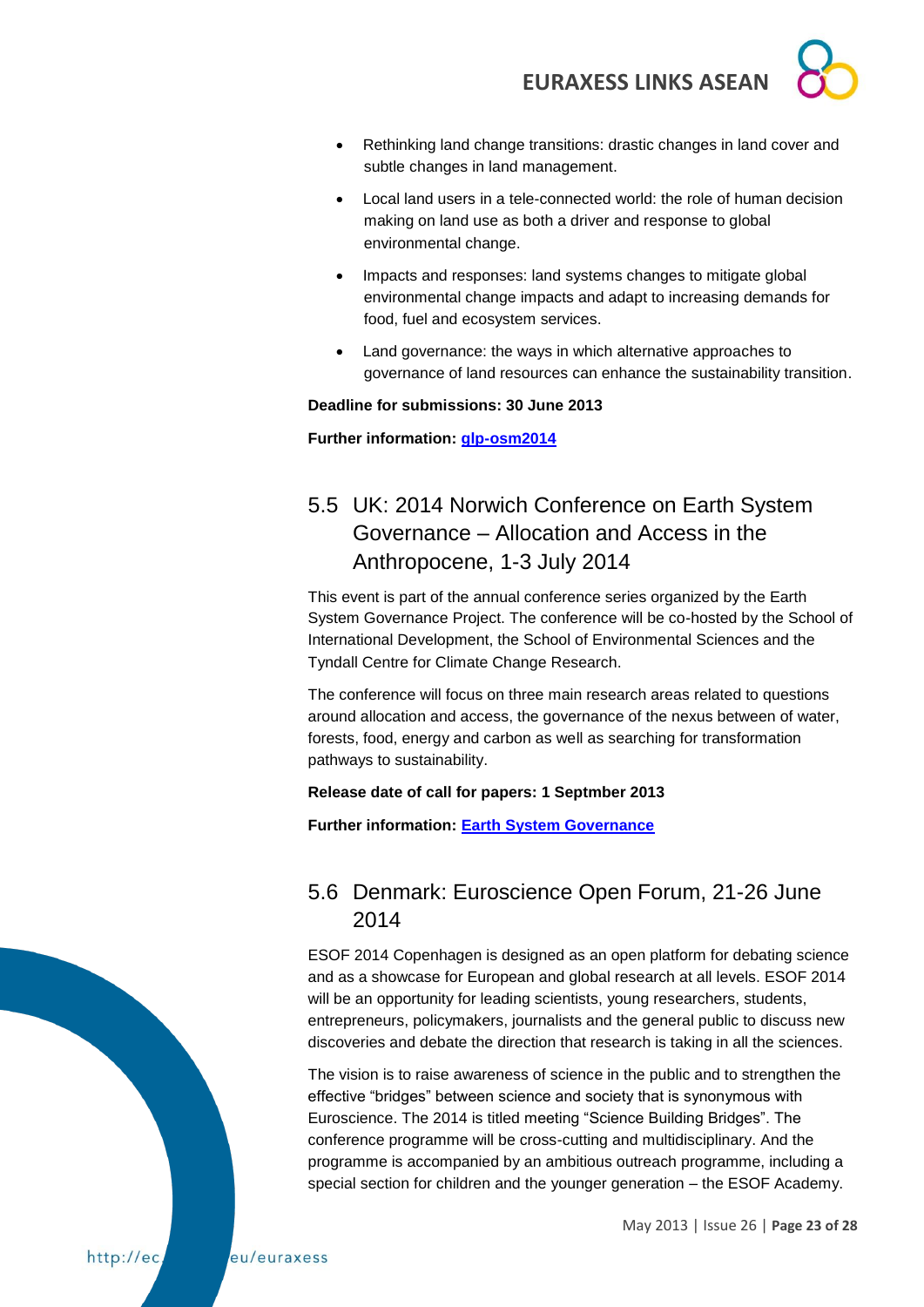One of the programmes, the "Science-2-Business Programme: Why great ideas aren't enough" is the track that provides opportunities for business leaders, researchers and policy makers to engage with one another. The ESOF 2014 Programme Committee invites original and excellent session proposals on the relation between science and business. A proposal can focus on one industrial sector or discipline, or cut across many.

#### **Deadline for submissions: 11 August 2013**

**Further information: [ESOF 2014](http://esof2014.org/info)**

### <span id="page-23-0"></span>5.7 Croatia: INFuture2013: Information Governance, 6-8 November 2013

The Future of Information Sciences (INFuture) is a series of biannual international conferences aimed at researchers and professionals from the broad field of information and communication sciences and related professions. The objective of the conference is to provide a platform for discussing both theoretical and practical issues in information organization and information integration.

INFuture 2013: Information Governance is the fourth in a series of INFuture conferences focusing on the theory and methodology of information governance, EU infrastructure integration, interaction between e-society and egovernment, preservation of electronic records, language technologies and interdisciplinary education. The objective of the conference is to provide a platform for discussing both theoretical and practical issues.

**Further information: [INFuture2013](http://ec.europa.eu/research/index.cfm?pg=events&eventcode=55765F8D-DC58-E9E6-093B82E415398DA0)**

### <span id="page-23-1"></span>5.8 Singapore: Electromobility Conference Asia 2013, 29-31 October 2013

The Electromobility Conference Asia is organized as part of the Singapore International Energy Week. The conference will focus on vehicle concepts and engineering, energy storage technologies, grid connectivity, transportation engineering, mobility and services. Those subjects will be discussed from the perspective of crosscutting issues, just as sustainability, safety, marketability and efficiency. Electromobility experts from science and industry will meet in Singapore from 28 October to 1 November 2013 to exchange ideas and build up new collaborations for future innovations. In the scientific programme, there will be 3-4 topical parallel sessions and one joint plenary session.

EMCA 2013 is organized by TUM CREATE, a research programme jointly performed by Technische Universität München (Germany) and Nanyang Technological University (Singapore), and with competencies in vehicle engineering, battery technology, and EV infrastructure. The conference is held in partnership with Asia Future Energy Forum & Exhibition (AFEF) and in conjunction with the Singapore International Energy Week (SIEW), a gathering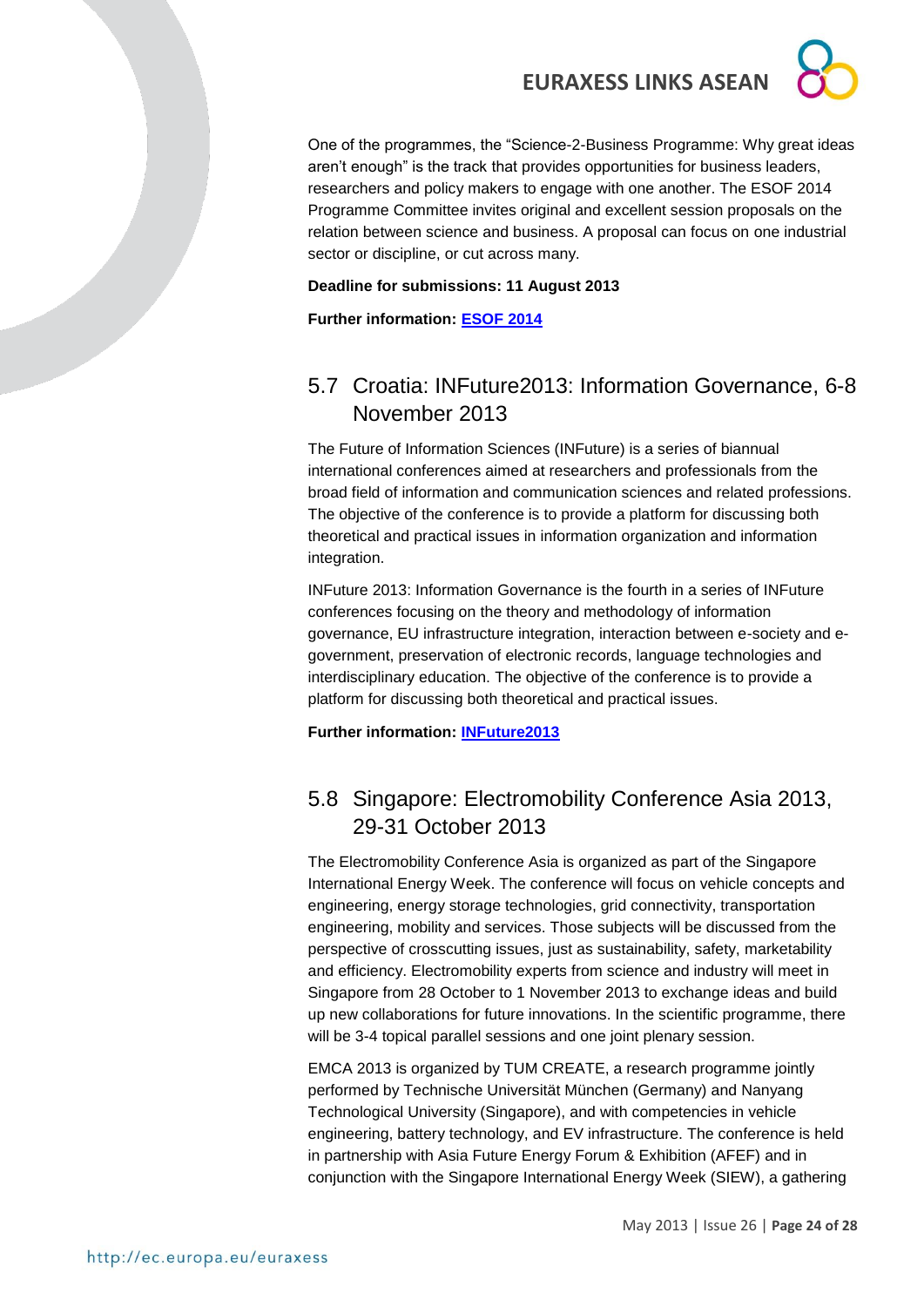

**Deadline for submissions: 10 June 2013**

**Further information: [NTU](http://erian.ntu.edu.sg/Conference_Workshop/EMCA%202013/Pages/CallforAbstracts.aspx)**

### <span id="page-24-0"></span>5.9 Singapore: Smart Grid and Energy Storage Conference, SGES2013, 20-31 October 2013

The Smart Grid and Energy Storage Conference (SGES2013) will bring together academic and professional researchers and engineers, government policy makers, and business professionals from the Power Grid and Renewable Energy domains. The aim of the conference is to share the latest developments in policy, fundamental research, and readily-commercialized technologies pertaining to Smart Grid with or without Energy Storage. This will be a forum for leading energy and practicing professionals to meet and discuss their contributions to the challenges faced in Power Transmission and Distribution and to discover the opportunities that await them.

SGES2013 is organized by the Energy Research Institute at Nanyang Technological University and will be held in conjunction with the Singapore International Energy Week (SIEW), a gathering of over 10,000 research, business, and policy leaders. SIEW is organized by the Singapore Energy Market Authority (EMA), a statutory board under the Ministry of Trade and Industry that is tasked with promoting effective competition in the energy market, ensuring a reliable and secure energy supply, and developing a dynamic energy sector in Singapore.

#### **Deadline for submissions: 10 June 2013**

**Further information: [NTU](http://erian.ntu.edu.sg/Conference_Workshop/SGES%202013/Pages/Home.aspx)**

### <span id="page-24-1"></span>5.10Thailand: Training course "Enterprise-based Early Warning System for Enterprises" in Thailand, 17-21 June 2013

Regional Integrated Multi-Hazard Early Warning System for Africa and Asia (RIMES), a partner of the Asian Institute of Technology (AIT) will be organizing a five-day training course on "Enterprise-Based Early Warning System for Enterprises in Thailand" from 17-21 June 2013 at the AIT campus.

The training is aimed at helping participants and their respective organizations to design and implement Early Warning Systems. The course will help participants develop an early warning system and risk management plan tailored to the needs of their organization; examine the kinds of tools and products that are available or could be developed to integrate information into forms most useful for them to make decisions at various levels; and set-up

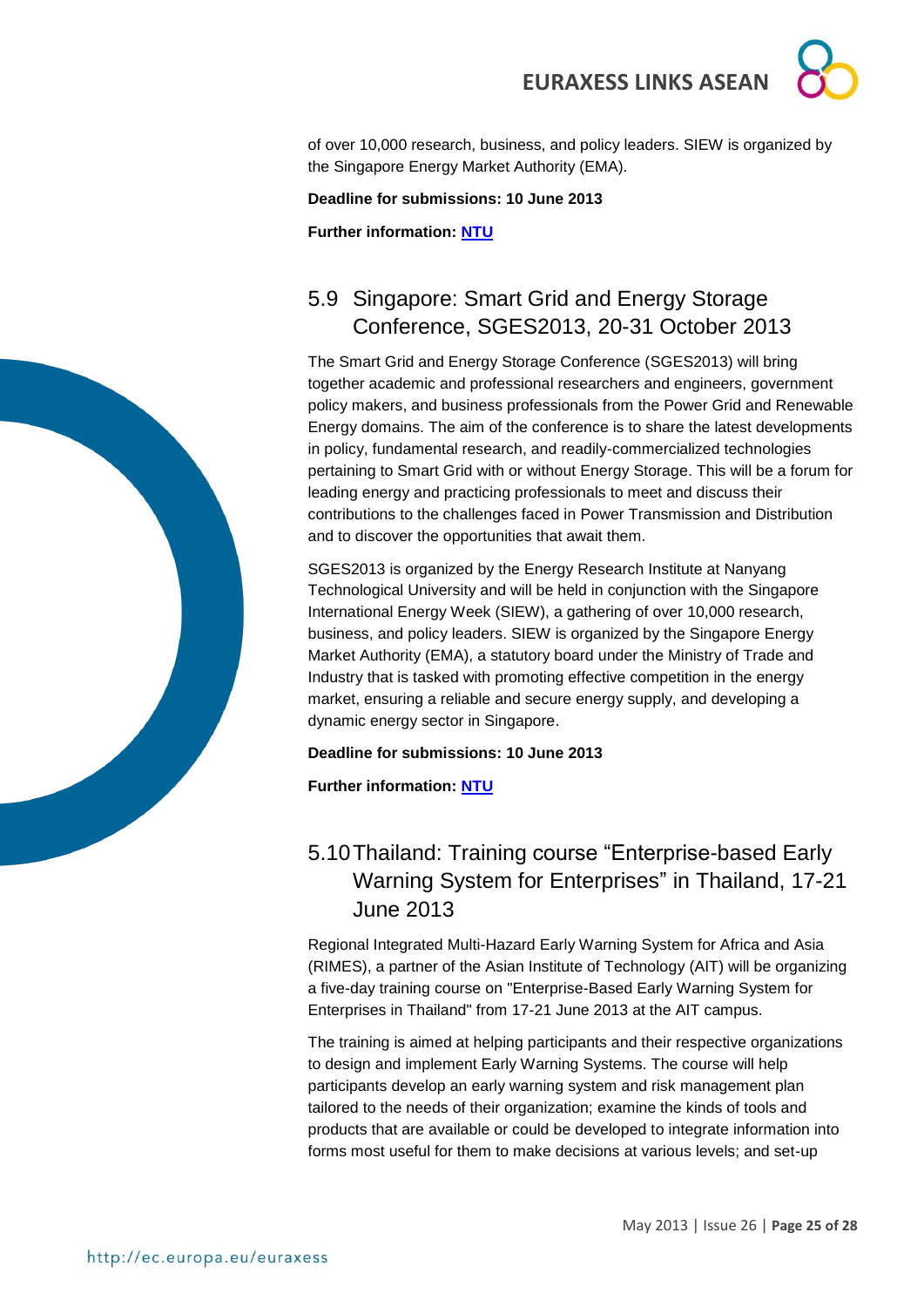appropriate contingency plan or options to guide members of their organization against various hazards of different timescales.

The training includes a three-day series of presentations and discussions, and a two-day enterprise-based guided planning workshop

**Further information: [RIMES](http://www.rimes.int/em/?p=1166)**

### <span id="page-25-0"></span>5.11Indonesia: 6th Annual International Ecosystem Services Partnership Conference 2013, 26-30 August 2013

Organised by the Ecosystem Services Partnership (ESP) and convened by the World Agroforestry Centre (ICRAF) and CGIAR Research Program: Forests, Trees and Agroforestry in collaboration with the Sub Global Assessment Program coordinated by UNEP's World Conservation Monitoring Centre, the UNCCD-Global Mechanism, The Economics of Ecosystems and Biodiversity (TEEB), the International Association for Landscape Ecology (IALE), A Community on Ecosystem Services (ACES), and other ESP partners.

**Deadline for submissions: 1 June 2013**

**Further information: [ESP Conference](http://www.espconference.org/ESP_Conference)**

### <span id="page-25-1"></span>5.12Malaysia: 14th Science Council of Asia (SCA) Conference – Future Earth: Research for Global Sustainability and a Holistic Understanding of Sustainable Development in Asia, 17-19 June 2013

The conference aims to:

- Provide opportunity for scientists to report on progress of scientific research on global sustainability and poverty alleviation in Asia
- Share global, regional and national perspectives on global sustainability
- Highlight successful interdisciplinary research, research collaboration and dialogue across natural, social and engineering sciences to address interrelated economic, social and environmental aspects of development in Asia
- Provide platform for the science, technology and innovation (STI) community to discuss sustainable development challenges and solutions with policy-makers and other stakeholders

**Further information: [SCA](http://www.scj.go.jp/en/sca/pdf/14th_announcement_1st.pdf)**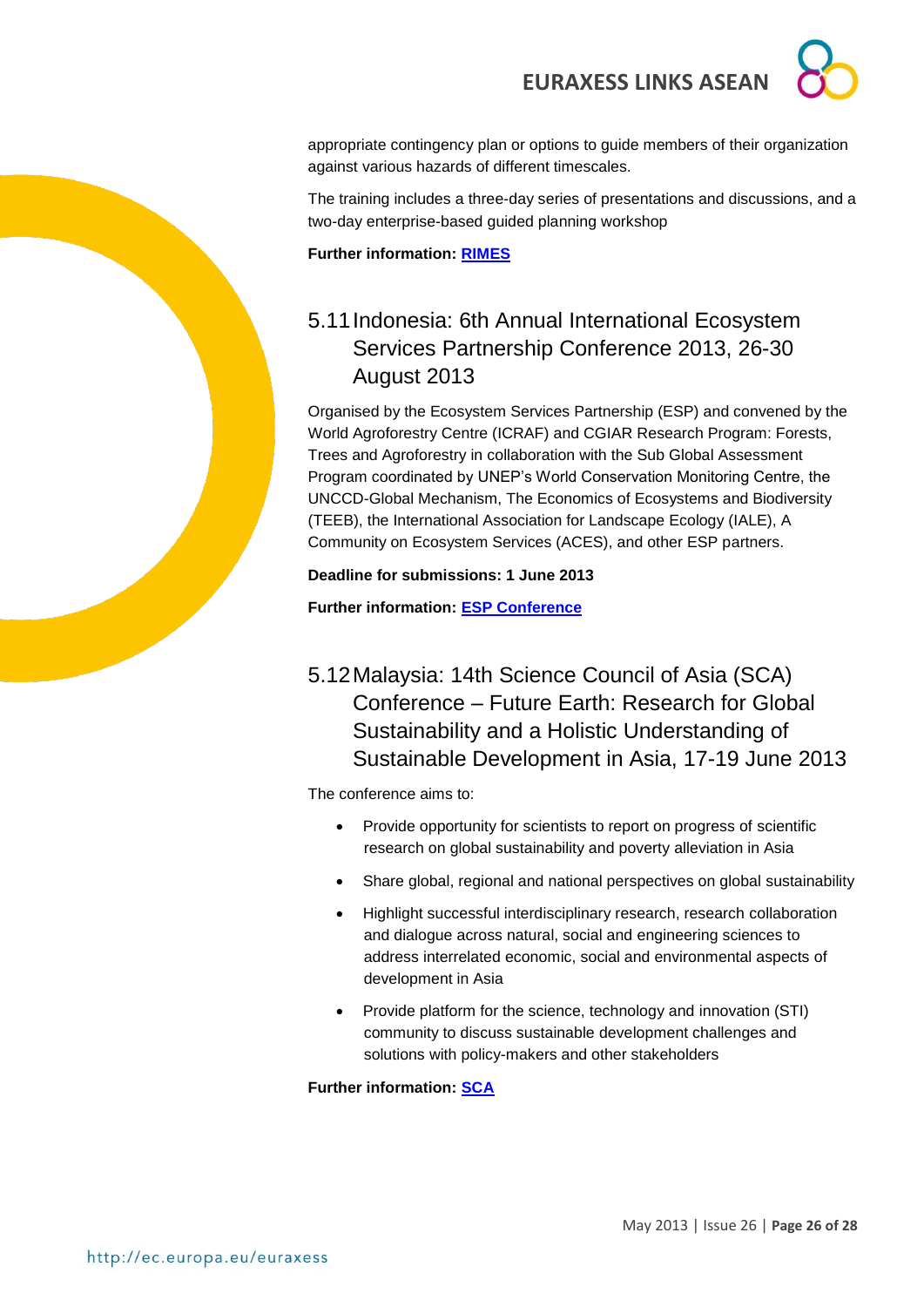# <span id="page-26-0"></span>**6 Resources**

#### **Latest Calls**

Here you can find the latest calls on the newly set up **[Research Participant](http://ec.europa.eu/research/participants/portal/page/fp7_calls)  [Portal.](http://ec.europa.eu/research/participants/portal/page/fp7_calls)** 

#### **International Cooperation Activities**

Access the **[portal of the European Commission's International Cooperation](http://ec.europa.eu/research/iscp/index.cfm?lg=en&pg=asia)  [Activities](http://ec.europa.eu/research/iscp/index.cfm?lg=en&pg=asia)** here.

#### **Become an Expert Evaluator for FP7**

The website to register as an expert for research activities is available on CORDIS. The call for experts is open both for individuals and for organizations. Source: **[CORDIS](http://ec.europa.eu/research/participants/portal/page/experts;efp7_SESSION_ID=4XL2RkST2FLgVM1RTQDnG7X7ln2B2vLkVLtTMTZ30WsLhjyQ1JLL!1910695525)**

#### **Other Research Career Sites**

The Chronicle of Higher Education Careers Service:<http://chronicle.com/jobs/> Find A Postdoc:<http://www.findapostdoc.com/> Find Scholarships in Europe:<http://www.scholarshipportal.eu/> Find PhDs in Europe:<http://www.phdportal.eu/> Academic Jobs EU: [http://www.academicjobseu.com](http://www.academicjobseu.com/) Euro Science Jobs:<http://www.eurosciencejobs.com/> The European Job Mobility Portal:<http://ec.europa.eu/eures/home.jsp?lang=en> EMBO excellence in life sciences: [http://www.embo.org](http://www.embo.org/) EuroBrussels:<http://www.eurobrussels.com/> Jobs at ITER:<http://www.iter.org/jobs> Nature.jobs:<http://www.nature.com/naturejobs/index.html> Jobs.ac.uk: [www.jobs.ac.uk](http://www.jobs.ac.uk/) Research Jobs in Germany: [Research-in-Germany.de](http://www.research-in-germany.de/main/29402/research-career-in-germany.html) [Scholarship Database of the German Academic Exchange Service \(DAAD\)](http://www.daad.de/deutschland/stipendium/en/) Research Jobs in the Netherlands:<http://www.academictransfer.org/> Brainpower Austria:<http://www.brainpower-austria.at/>